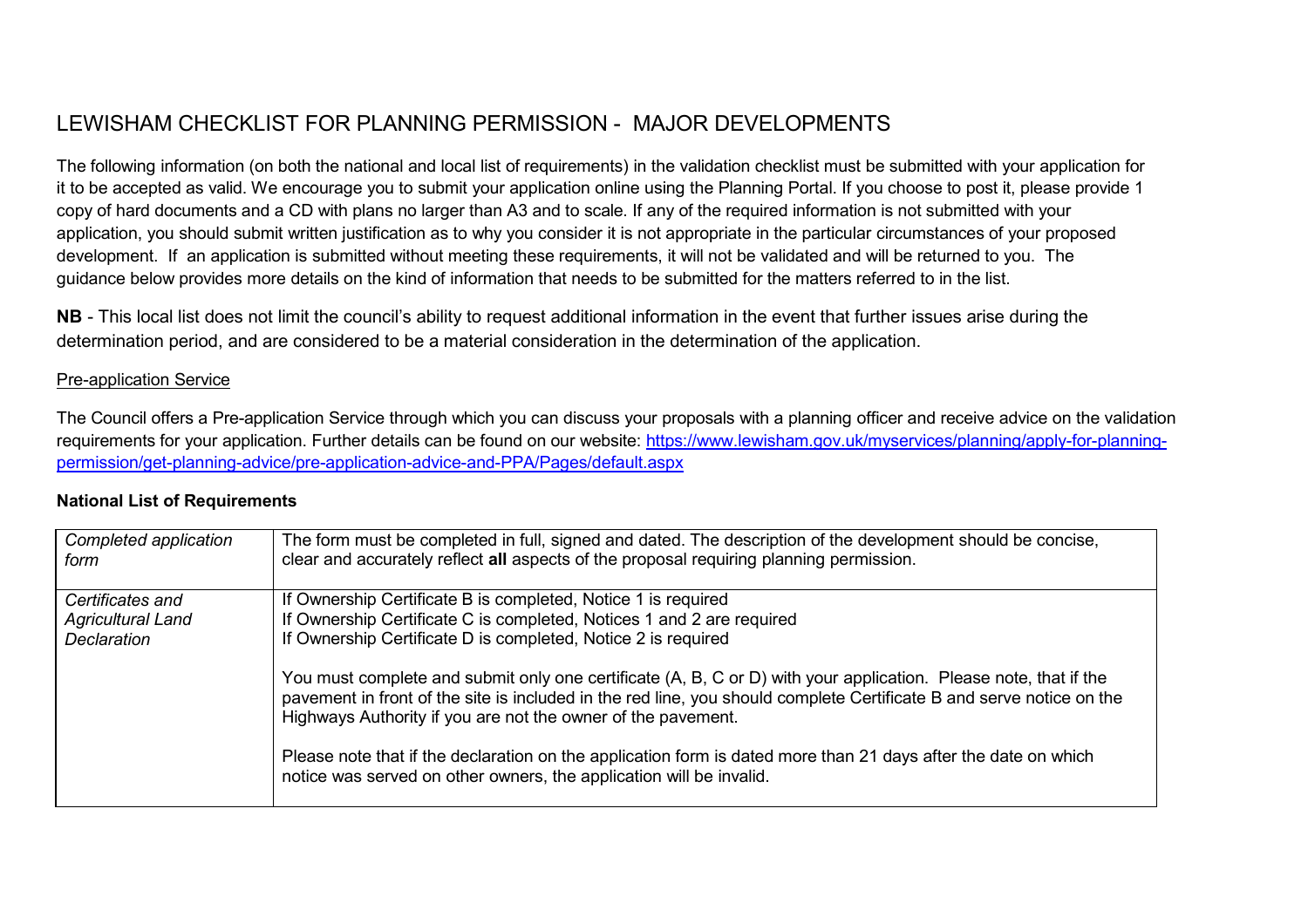|                                              | Guidance on how to fill out these forms can be found at the Planning Portal web site www.planningportal.gov.uk                                                                                                                                                                                                                                                                                                                                                                                                                                                                                                                                                                                                                                                                                                                       |
|----------------------------------------------|--------------------------------------------------------------------------------------------------------------------------------------------------------------------------------------------------------------------------------------------------------------------------------------------------------------------------------------------------------------------------------------------------------------------------------------------------------------------------------------------------------------------------------------------------------------------------------------------------------------------------------------------------------------------------------------------------------------------------------------------------------------------------------------------------------------------------------------|
| Site location plan                           | The site location plan must:<br>be at a scale of 1:1250 or 1:2500 (or larger if appropriate)<br>show sufficient roads and buildings adjacent to the application site to identify it exactly<br>show the direction of North<br>$\bullet$<br>show the boundaries of the application site edged in red (including sufficient land to carry out the<br>development i.e. access, landscaping, visibility splays and parking)<br>show any other land within the applicant's control edged in blue                                                                                                                                                                                                                                                                                                                                          |
| Plans and drawings                           | Minimum requirements                                                                                                                                                                                                                                                                                                                                                                                                                                                                                                                                                                                                                                                                                                                                                                                                                 |
| necessary to describe the<br>proposed scheme | Block Plans: existing and proposed at 1:500 scale<br>Floor Plans: existing and proposed, including roof plans, at 1:50 or 1:100 scale<br>Elevations: existing and proposed at 1:50 or 1:100 scale<br>Sections: showing finished floor and site levels at 1:50 or 1:100 scale<br>Street elevations: showing proposal in relation to streetscene at 1:50 or 1:100<br>Site sections: showing the proposal in relation to adjoining buildings and spaces<br>Landscape plan: showing the treatment of all spaces within the site not covered by buildings<br>General plan requirements<br>All submitted plans and drawings must:<br>- include a title and drawing number (with the relevant revision number as necessary)<br>- show the direction of north<br>- be drawn to an identified metric scale (e.g. $1:50$ , $1:100$ , $1:200$ ) |
|                                              | - include key written dimensions and a scale bar showing a length of 1 metre and 10 metres<br>- state at which paper size the scale applies e.g. scale 1:200 at A3<br>- show the proposed development in relation to the site boundaries and other existing buildings on the site<br>- show the proposed and existing situation on separate drawings.<br>The scale bar, written dimensions and paper size are required to provide clear information on the scale to avoid<br>errors and misinterpretation due to variations and accuracy associated with the copying and printing of plans that<br>have been stored electronically.                                                                                                                                                                                                  |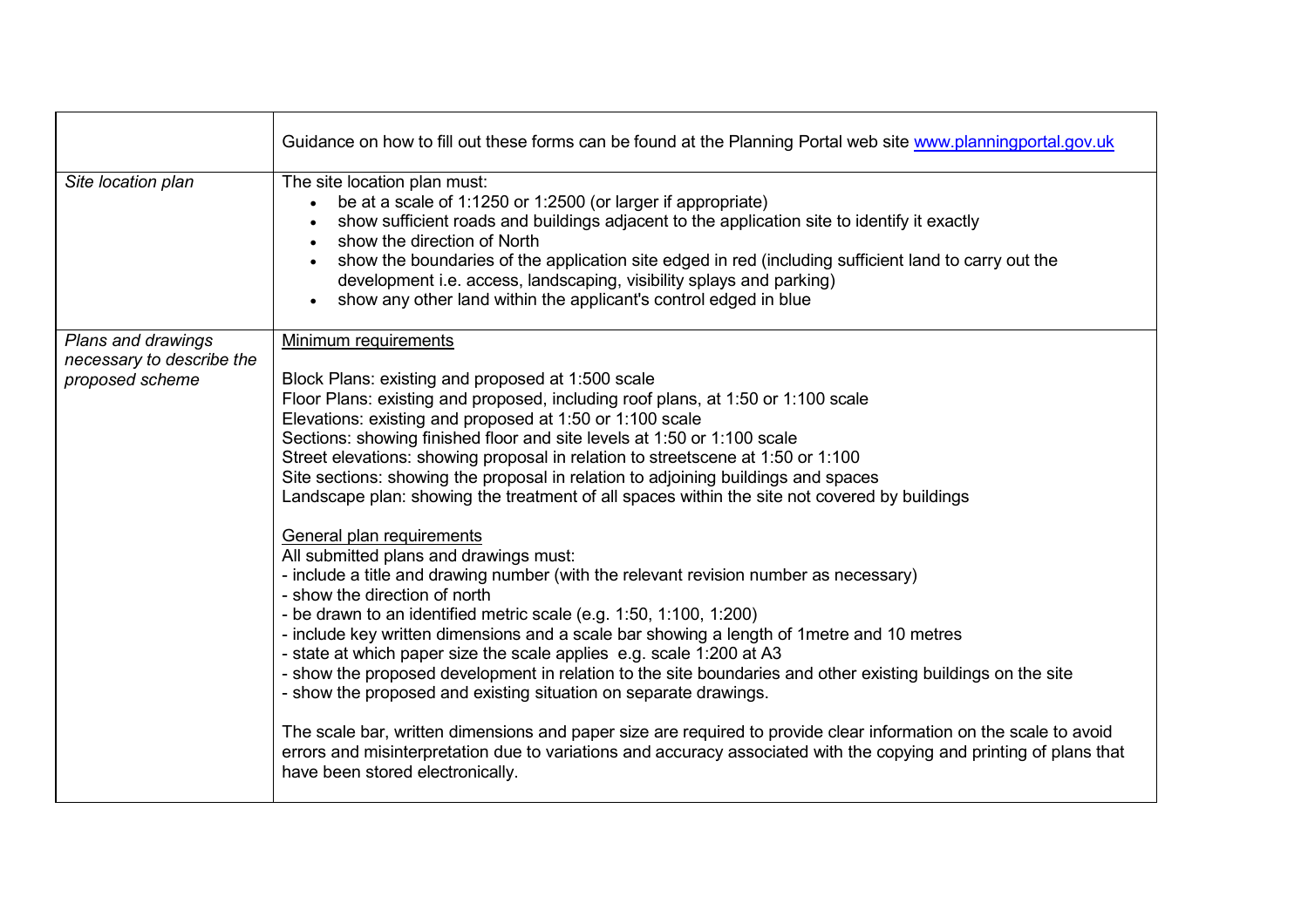|                          | Block Plans must show at least the properties on either side and to the rear as well as existing and proposed<br>features e.g. roads, parking areas (including wheelchair parking), footpaths, any existing rivers, landscaping<br>(including the extent and type of hard surfacing), boundary treatments including walls and fences where proposed, |
|--------------------------|------------------------------------------------------------------------------------------------------------------------------------------------------------------------------------------------------------------------------------------------------------------------------------------------------------------------------------------------------|
|                          | trees, buildings and other structures (e.g. cycle and refuse stores).                                                                                                                                                                                                                                                                                |
|                          | Floorplans must indicate the position and size of wheelchair units proposed.                                                                                                                                                                                                                                                                         |
|                          |                                                                                                                                                                                                                                                                                                                                                      |
|                          | Elevations must include any pipework, drainage, vents etc proposed.                                                                                                                                                                                                                                                                                  |
|                          | Levels shown on section drawings must relate to a fixed datum point off site.                                                                                                                                                                                                                                                                        |
|                          | Applications for change of use will need to be accompanied by floor plans where it is necessary to indicate the<br>extent of the use and its relationship to adjacent development, for example, where it is proposed to change the use<br>of part of a floor or building.                                                                            |
|                          | Applications proposing new residential accommodation, including conversions, must state room sizes and overall<br>unit sizes on the plans.                                                                                                                                                                                                           |
|                          | We recommend grouping together plans by type within multi page pdf documents (eg existing plans together, or<br>proposed plans and elevations together).                                                                                                                                                                                             |
|                          | Applicants are encouraged to provide a list of submitted drawings and documents to assist in the validation<br>process.                                                                                                                                                                                                                              |
| <b>Design and Access</b> | When required                                                                                                                                                                                                                                                                                                                                        |
| <b>Statement</b>         |                                                                                                                                                                                                                                                                                                                                                      |
|                          | All applications.                                                                                                                                                                                                                                                                                                                                    |
|                          |                                                                                                                                                                                                                                                                                                                                                      |
|                          | <b>Minimum Requirements</b>                                                                                                                                                                                                                                                                                                                          |
|                          |                                                                                                                                                                                                                                                                                                                                                      |
|                          | A Design and Access Statement should be proportionate to the scale of the development. The document should                                                                                                                                                                                                                                           |
|                          | be very visual, using diagrams, sketches, plans and photographs to provide the necessary explanations and                                                                                                                                                                                                                                            |
|                          | descriptions wherever possible and appropriate.                                                                                                                                                                                                                                                                                                      |
|                          |                                                                                                                                                                                                                                                                                                                                                      |
|                          | All design and access statements must:                                                                                                                                                                                                                                                                                                               |
|                          | • explain the design principles and concepts that have been applied to the development;                                                                                                                                                                                                                                                              |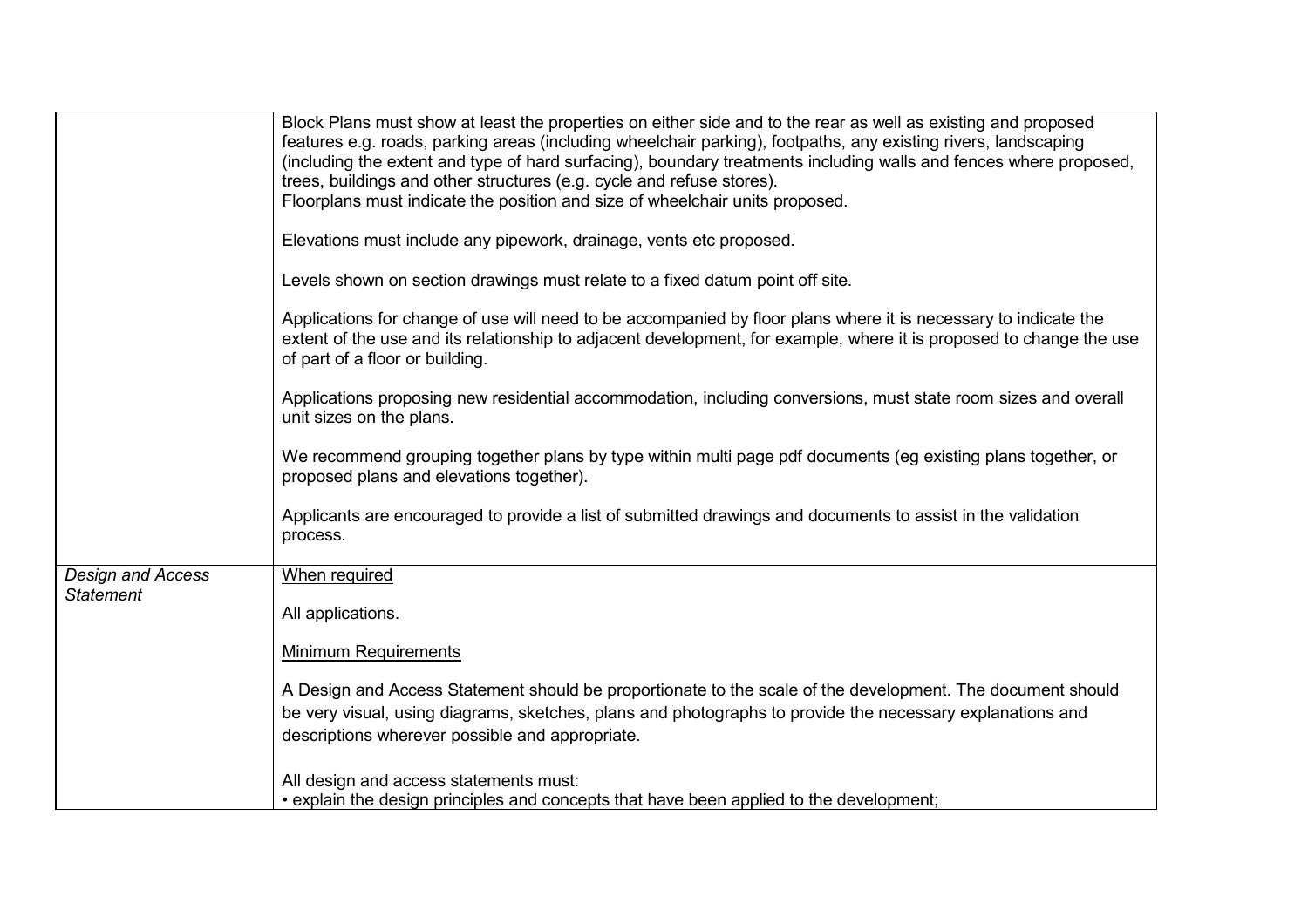| • demonstrate the steps taken to appraise the context of the development and how the design of the development<br>takes that context into account;<br>• explain the provisions for access, and how policies relating to access have been taken into account;<br>• state what, if any, consultation has been undertaken on issues relating to access to the development and what<br>account has been taken of the outcome of any such consultation; and<br>• explain how any specific issues which might affect access to the development have been addressed. |
|---------------------------------------------------------------------------------------------------------------------------------------------------------------------------------------------------------------------------------------------------------------------------------------------------------------------------------------------------------------------------------------------------------------------------------------------------------------------------------------------------------------------------------------------------------------|
| In addition:                                                                                                                                                                                                                                                                                                                                                                                                                                                                                                                                                  |
| For Outline Planning Applications where scale and/or layout are reserved, a design and access statement must<br>include details of the design approach and design intent for future reserved matters applications                                                                                                                                                                                                                                                                                                                                             |
| Where a site includes tall buildings (as defined by the Tall Buildings Study), a tall building assessment shall be<br>provided.                                                                                                                                                                                                                                                                                                                                                                                                                               |
| Where a site is located within a conservation area, reference to this must be included within the Statement as must<br>any Statutory listing designation. For listed buildings, an explanation of how the historical and architectural<br>importance of the listed building – in particular its physical features and setting – has been considered when<br>designing the proposed development should also be provided.                                                                                                                                       |
| Where a heritage statement is included, this must be a clearly titled standalone section within the document (see<br>guidance on Heritage Statements)                                                                                                                                                                                                                                                                                                                                                                                                         |
| Guidance                                                                                                                                                                                                                                                                                                                                                                                                                                                                                                                                                      |
| Design and Access Statements are about the design principles and concepts that have been applied to the<br>development and how issues relating to access to the development have been dealt with. This should help to<br>explain the design process behind a scheme. A successful design process is key for all applications and the<br>Council encourages early pre-application engagement based around an emerging design and access statement.                                                                                                             |
| The Design and Access Statement is a useful tool to show how a site has been analysed and understood, the<br>opportunities and constraints and how these have informed the design development.                                                                                                                                                                                                                                                                                                                                                                |
| The former Commission for Architecture and the Built Environment (CABE), produced guidance on how to write,                                                                                                                                                                                                                                                                                                                                                                                                                                                   |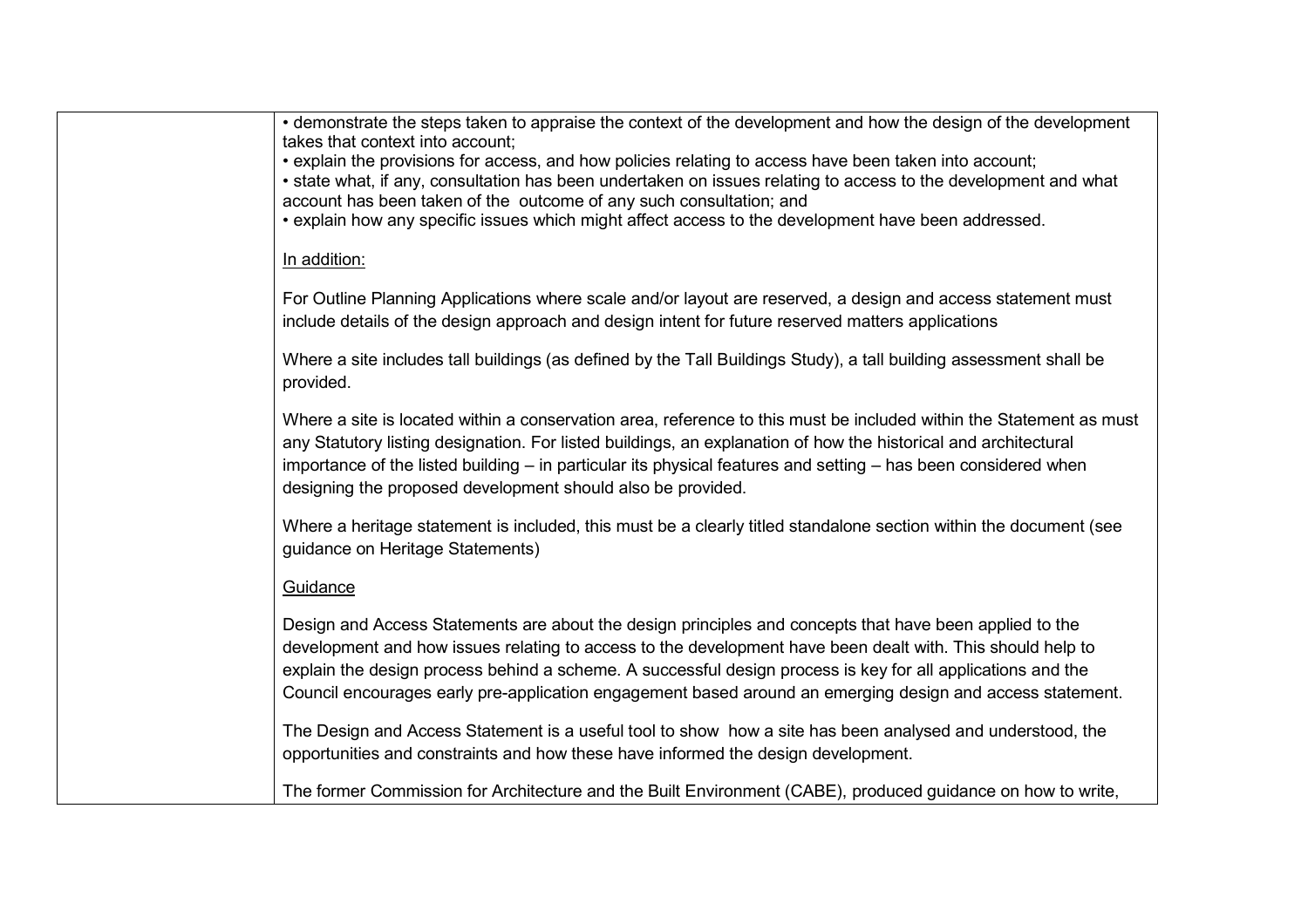|                     | read and use design and access statements (2006). This includes helpful information about the D&AS preparation                                                                                                                                                                                                                                          |
|---------------------|---------------------------------------------------------------------------------------------------------------------------------------------------------------------------------------------------------------------------------------------------------------------------------------------------------------------------------------------------------|
|                     | - in particular the need to consider Design and Access issues at an early stage when preparing your development                                                                                                                                                                                                                                         |
|                     | proposal http://webarchive.nationalarchives.gov.uk/20110118111019/http://www.cabe.org.uk/files/design-and-                                                                                                                                                                                                                                              |
|                     | access-statements.pdf                                                                                                                                                                                                                                                                                                                                   |
|                     | Guidance on design and access statements with best practice guidance on the form and content of such<br>documents, beyond the minimum requirements for validation purposes, can be found on the Council's website at<br>https://www.lewisham.gov.uk/myservices/planning/apply-for-planning-<br>permission/Documents/DesignandAccessStatementsGuide.pdf. |
|                     | Advice on inclusive design is available in CABE's Principles of Inclusive Design, the LDA's Inclusive Design Toolkit<br>and the GLA's Supplementary Planning Guidance Accessible London: achieving an inclusive environment:<br>http://webarchive.nationalarchives.gov.uk/20110118095356/http:/www.cabe.org.uk/files/the-principles-of-inclusive-       |
|                     | design.pdf                                                                                                                                                                                                                                                                                                                                              |
|                     | http://www.accessgroupresources.co.uk/index.php/component/content/article/1-latest/439-may-london-                                                                                                                                                                                                                                                      |
|                     | development-agencys-inclusive-design-toolkit                                                                                                                                                                                                                                                                                                            |
|                     | http://www.london.gov.uk/priorities/planning/publications/accessible-london-achieving-an-inclusive-environment                                                                                                                                                                                                                                          |
| The appropriate fee | Please follow this link which sets out the fee structure and guidance on exempt applications:                                                                                                                                                                                                                                                           |
|                     | https://www.lewisham.gov.uk/myservices/planning/apply-for-planning-permission/Download-                                                                                                                                                                                                                                                                 |
|                     | forms/Pages/default.aspx                                                                                                                                                                                                                                                                                                                                |
|                     | Each application must have a separate fee, we do not accept one fee for several applications at different                                                                                                                                                                                                                                               |
|                     | addresses. If you are submitting your application through the Planning Portal or another on-line application<br>submission service, you can pay online at the same time. However, if you submitting an application directly to us,                                                                                                                      |
|                     | via email or post, you can make a payment by debit or credit card over the telephone by calling us on 020 8314                                                                                                                                                                                                                                          |
|                     | 7400 between 9:00 and 17:00, Monday to Friday. Alternatively, we can contact you for payment if you endorse<br>either panel 1 or 2 of the application form (depending on who we should contact for payment) with "Card Payment<br>required". Please also ensure the correct contact telephone number has been entered on the form. We will then         |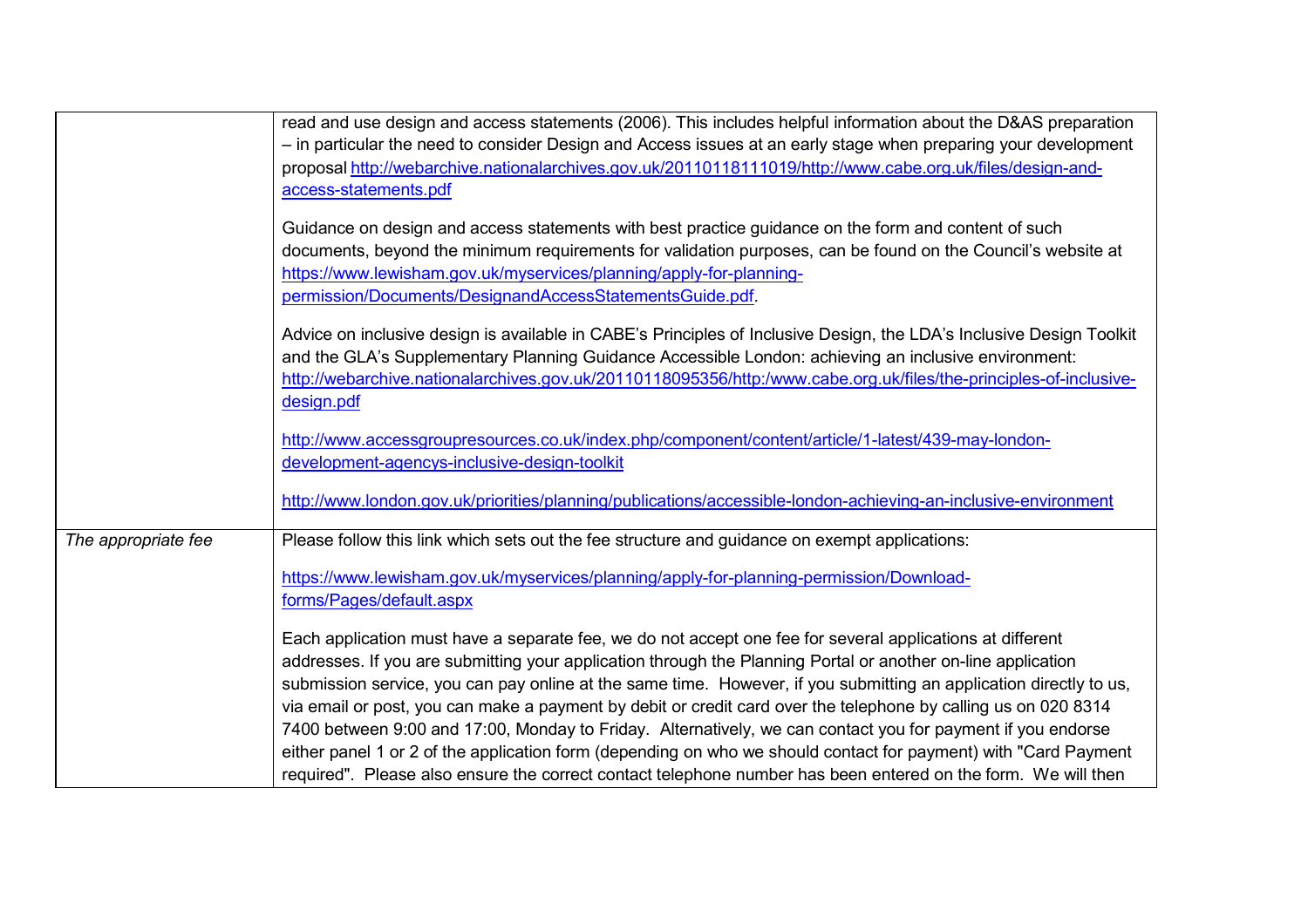| telephone you to collect payment.                                                                                                                              |
|----------------------------------------------------------------------------------------------------------------------------------------------------------------|
| You can pay with most debit or credit cards, except Diners Club and American Express. We no longer accept<br>cheques, unless this has been pre-agreed with us. |

# *Local List of Requirements*

| <b>Affordable Housing</b>  | When required                                                                                                                     |
|----------------------------|-----------------------------------------------------------------------------------------------------------------------------------|
| Statement (see             | Any development proposing 10 or more residential units or where affordable housing is proposed.                                   |
| Viability                  |                                                                                                                                   |
| Assessments also)          | Minimum requirements                                                                                                              |
|                            | The statement must include:                                                                                                       |
|                            | • the number of residential units and tenure mix;                                                                                 |
|                            | • the mix of unit types with numbers of habitable rooms and bedrooms and the floor space of habitable areas of residential        |
|                            | units.                                                                                                                            |
|                            | • the number, size and tenure of wheelchair units                                                                                 |
|                            | • the location of the affordable units on a plan to scale, identifying the size and layout of the affordable units                |
|                            | • details of rent levels for affordable rent units                                                                                |
|                            | • details of any discussions with any affordable housing providers and the details of any Registered Providers acting as partners |
|                            | in the development.                                                                                                               |
|                            |                                                                                                                                   |
|                            | Guidance                                                                                                                          |
|                            | All applications for 10 units or more (or on sites capable of delivering 10 units or more) are required to provide affordable     |
|                            | housing. Where affordable housing is proposed, it is necessary to provide the details of those units. Applicants are advised to   |
|                            | secure the involvement of Registered Providers early on in the process when seeking to deliver schemes with affordable            |
|                            | housing.                                                                                                                          |
| Air Quality Impact         | When required                                                                                                                     |
| Assessment and             | • major developments where a development is proposed inside or adjacent to an Air Quality Management Area (AQMA) or Air           |
| <b>Air Quality Neutral</b> | Quality Focus Area (AQFA).                                                                                                        |
| Assessment                 | • for sites outside of AQMAs and AQFAs, if a proposal (including demolition and/or construction) would impact on air quality or   |
|                            | would introduce exposure to an area of existing poor air quality.                                                                 |
|                            | • proposals that will result in increased traffic movement including congestion, or a change in traffic volumes and/or vehicle    |
|                            | speed                                                                                                                             |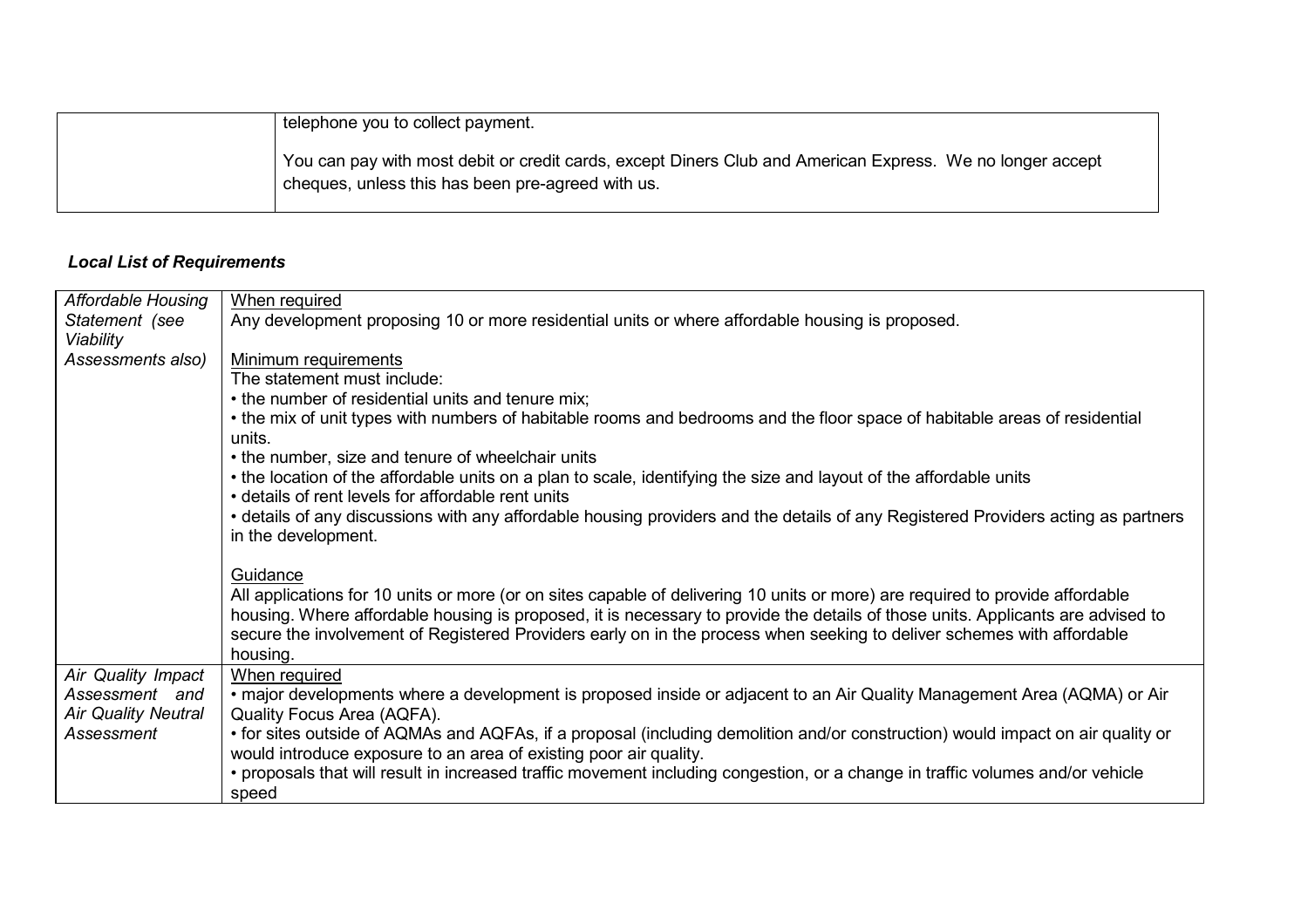|                                            | • proposals that would significantly alter the traffic composition in an area, such as bus stations, HGV parks and new road<br>layouts<br>• proposals that include new car, coach or lorry parks.<br>• developments which may affect vulnerable users i.e. schools, nurseries and those associated with the elderly, sensitive areas<br>or areas of poor air quality.<br>• developments including biomass boilers and/or combined heat and power or any such other source of significant dust or<br>chemicals                                                                                                                                                                                                                                                                                                                                                                                                                                                                                        |
|--------------------------------------------|------------------------------------------------------------------------------------------------------------------------------------------------------------------------------------------------------------------------------------------------------------------------------------------------------------------------------------------------------------------------------------------------------------------------------------------------------------------------------------------------------------------------------------------------------------------------------------------------------------------------------------------------------------------------------------------------------------------------------------------------------------------------------------------------------------------------------------------------------------------------------------------------------------------------------------------------------------------------------------------------------|
|                                            | <b>Minimum requirements</b><br>• an assessment of the current air quality in the area<br>• details of potential pollutant sources as a result of the proposed development during both construction and operational phases<br>• details of the pollutants that may be emitted and which objectives they may impinge on.<br>• an assessment of the impact of these, including likely emissions and the effect on the existing air quality. The concentrations<br>of the various pollutants should be predicted at suitable receptor locations. This should include a comparison of with and<br>without development scenarios for the first year of the proposed occupation of the development.<br>• an identification of measures to mitigate and minimise any impacts with reference to the Mayor's Air Quality Strategy objective<br>that all new developments should be air quality neutral and commitment to maintain an inventory of all Non Road Mobile<br>Machinery (NRMM) during construction. |
| Archaeological<br>desk based<br>assessment | When required<br>where groundworks are proposed within an Archaeological Priority Area;<br>$\bullet$<br>all EIA applications;<br>$\bullet$<br>where groundworks are proposed within sites of 0.5ha or greater in size;<br>schemes involving substantial demolition.<br>$\bullet$<br>Minimum requirements<br>Desk based archaeological assessment or, where proposals listed above include new basements, extensions to basements or<br>other extensive groundworks, the results of an archaeological evaluation may be required. Early consultation with Historic<br>England's Archaeology Advisor is encouraged: https://historicengland.org.uk/services-skills/our-planning-services/greater-<br>london-archaeology-advisory-service/our-advice/                                                                                                                                                                                                                                                   |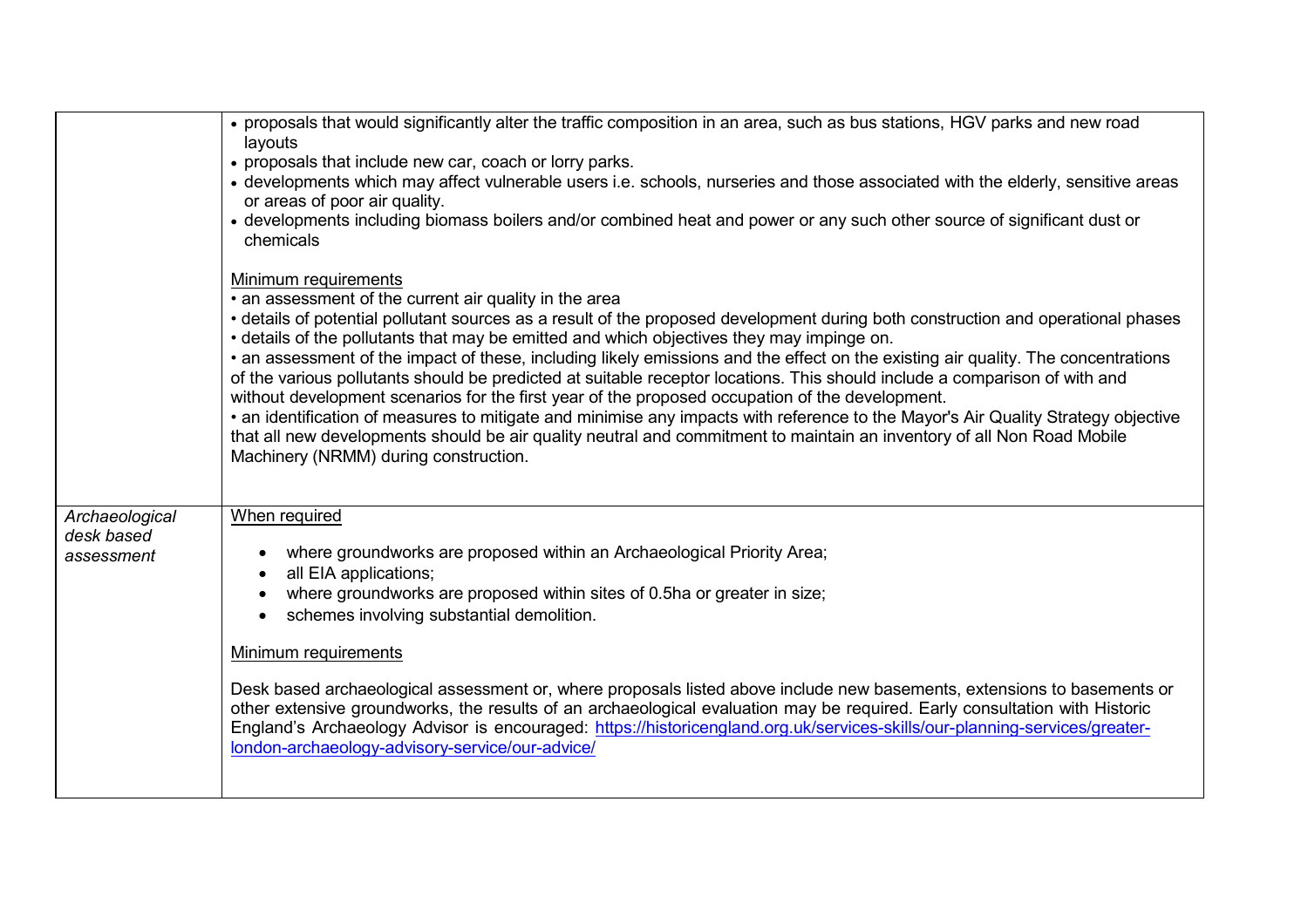| CIL - Additional<br><b>Information</b><br><b>Requirement Form</b> | When required<br>All applications<br>Minimum requirements<br>Community Infrastructure Levy (CIL) - Determining whether a Development may be CIL Liable Planning Application Additional<br>Information Requirement form: http://www.planningportal.gov.uk/uploads/1app/forms/cil questions.pdf                                                                                                                                                                                                                                                                                                                                                                                                                                                                                                                                                                                                                                                                                                                                                                                                                                                                                                                                                                                                                                                                                                                                                                                                                                                                             |
|-------------------------------------------------------------------|---------------------------------------------------------------------------------------------------------------------------------------------------------------------------------------------------------------------------------------------------------------------------------------------------------------------------------------------------------------------------------------------------------------------------------------------------------------------------------------------------------------------------------------------------------------------------------------------------------------------------------------------------------------------------------------------------------------------------------------------------------------------------------------------------------------------------------------------------------------------------------------------------------------------------------------------------------------------------------------------------------------------------------------------------------------------------------------------------------------------------------------------------------------------------------------------------------------------------------------------------------------------------------------------------------------------------------------------------------------------------------------------------------------------------------------------------------------------------------------------------------------------------------------------------------------------------|
|                                                                   | Guidance<br>This is required to calculate CIL in line with CIL regulations for the Mayor of London's CIL and local CIL.                                                                                                                                                                                                                                                                                                                                                                                                                                                                                                                                                                                                                                                                                                                                                                                                                                                                                                                                                                                                                                                                                                                                                                                                                                                                                                                                                                                                                                                   |
| Construction<br>Method<br>Statement/Logistics<br>Plan             | When required<br>All applications proposing operational development.<br>Minimum requirements<br>• a plan (to scale) identifying the site access points and where safe and legal loading can take place<br>• details of how deliveries could be managed to reduce the number of vehicle movements and use more sustainable modes,<br>where possible<br>Dependent on the scale of the development or particular sensitivities of the site, the following information may be needed in<br>order for an application to be determined: • construction vehicle routing (swept path analysis may be required) to demonstrate<br>that construction vehicles can access the development and to limit or prevent HGV movements on residential roads. • details<br>for maintaining clean roads (e.g. wheel washing, etc) • security and access control (e.g. banks men) • details of waste<br>management • the number of deliveries and the times when deliveries would take place<br>You are advised to speak with Highways officers at an early stage to discuss your scheme and to agree the necessary scope of<br>the document. Further guidance can be found at:<br>http://www.tfl.gov.uk/microsites/freight/documents/Construction logistics plans.pdf<br>Guidance<br>Construction Logistics Plan (CLP) help manage all types of freight vehicle movement to and from construction sites. They<br>improve the safety and reliability of deliveries to a site, reduce congestion and minimise the environmental impact. A CLP may<br>be included within a Transport Assessment. |
|                                                                   | Sites located in town centres or in close proximity to bus stops are more likely to be considered as have a significant impact on<br>traffic congestion or pedestrian safety and are likely to need a CLP or a Construction Method Statement.                                                                                                                                                                                                                                                                                                                                                                                                                                                                                                                                                                                                                                                                                                                                                                                                                                                                                                                                                                                                                                                                                                                                                                                                                                                                                                                             |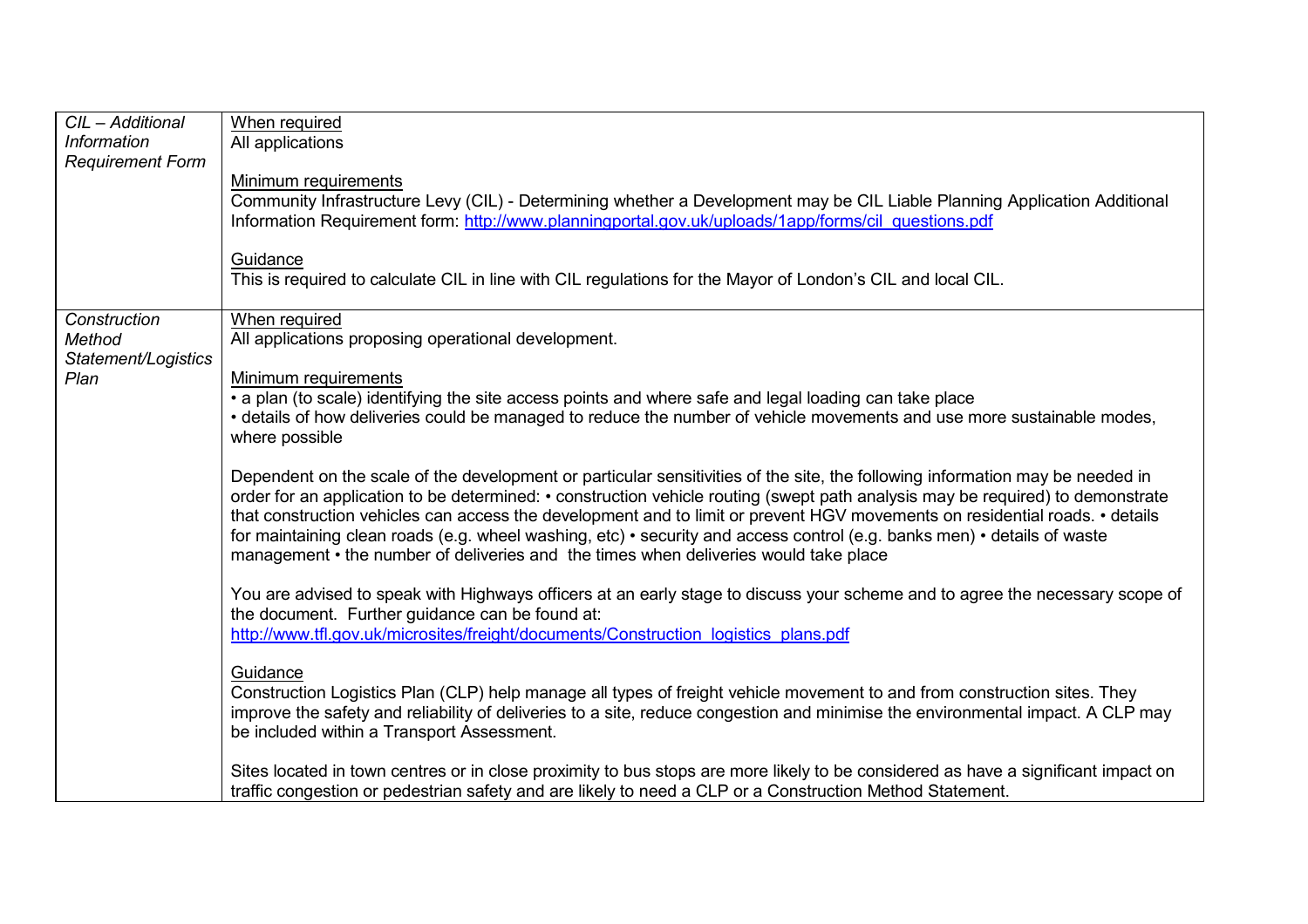| Crime<br><b>Prevention/Safer</b><br>Places report | When required<br>• developments that propose areas of public realm and/or publicly accessible open space.<br>• proposals involving uses of buildings (including change of use and extensions) such as betting shops, bail hostels or other<br>uses that could give rise to anti-social activity or fear of crime.                                                                                                                                                                                                                                                                                                                               |
|---------------------------------------------------|-------------------------------------------------------------------------------------------------------------------------------------------------------------------------------------------------------------------------------------------------------------------------------------------------------------------------------------------------------------------------------------------------------------------------------------------------------------------------------------------------------------------------------------------------------------------------------------------------------------------------------------------------|
|                                                   | Minimum requirements<br>As a minimum the report must detail how secured by design principles have informed the design and how impacts on crime and<br>anti-social behaviour have been considered. This can be included within a Design and Access Statement if provided or a<br>separate document cross referenced to a Design and Access Statement as necessary.                                                                                                                                                                                                                                                                               |
|                                                   | Guidance<br>For more information about crime prevention and promoting community safety through the planning system at:<br>www.securedbydesign.com www.communities.gov.uk/publications/planningandbuilding/saferplaces<br>Details of the Borough's Crime Prevention Officer can be provided as part of pre-application discussions as required                                                                                                                                                                                                                                                                                                   |
| Daylight/Sunlight<br>assessment                   | When required<br>• any application where there is a potential adverse impact upon the current levels of sunlight/daylight enjoyed by adjoining<br>properties or building(s), including associated gardens or amenity space<br>• any application for development that may themselves be adversely affected by adjoining sites or where one part of the<br>proposed development may be impacted upon by another part of the development or existing buildings<br>• applications in close proximity to the Ravensbourne, Pool and Quaggy Rivers (including Deptford Creek) where the<br>watercourse may be overshadowed as a result of the scheme. |
|                                                   | Minimum requirements<br>All submissions must include an overshadowing study, showing shadow diagrams at hourly intervals on the 21 <sup>st</sup> December, 21 <sup>st</sup><br>March and 21 <sup>st</sup> June as existing and proposed. Where a proposal includes single aspect units, a daylight and sunlight<br>assessment should be provided showing the available daylight to those units.                                                                                                                                                                                                                                                 |
|                                                   | For applications proposing building(s), an assessment of the Vertical Sky Component (VSC) and Average Daylight Factor<br>(ADF) is required.<br>Guidance - All assessments must be undertaken by a suitably qualified professional using the criteria within the BRE<br>Guidelines "Site layout planning for daylight and sunlight: A guide to good practice, 2011". The report shall include diagrams as<br>relevant and a non-technical summary of the conclusions of the report.                                                                                                                                                              |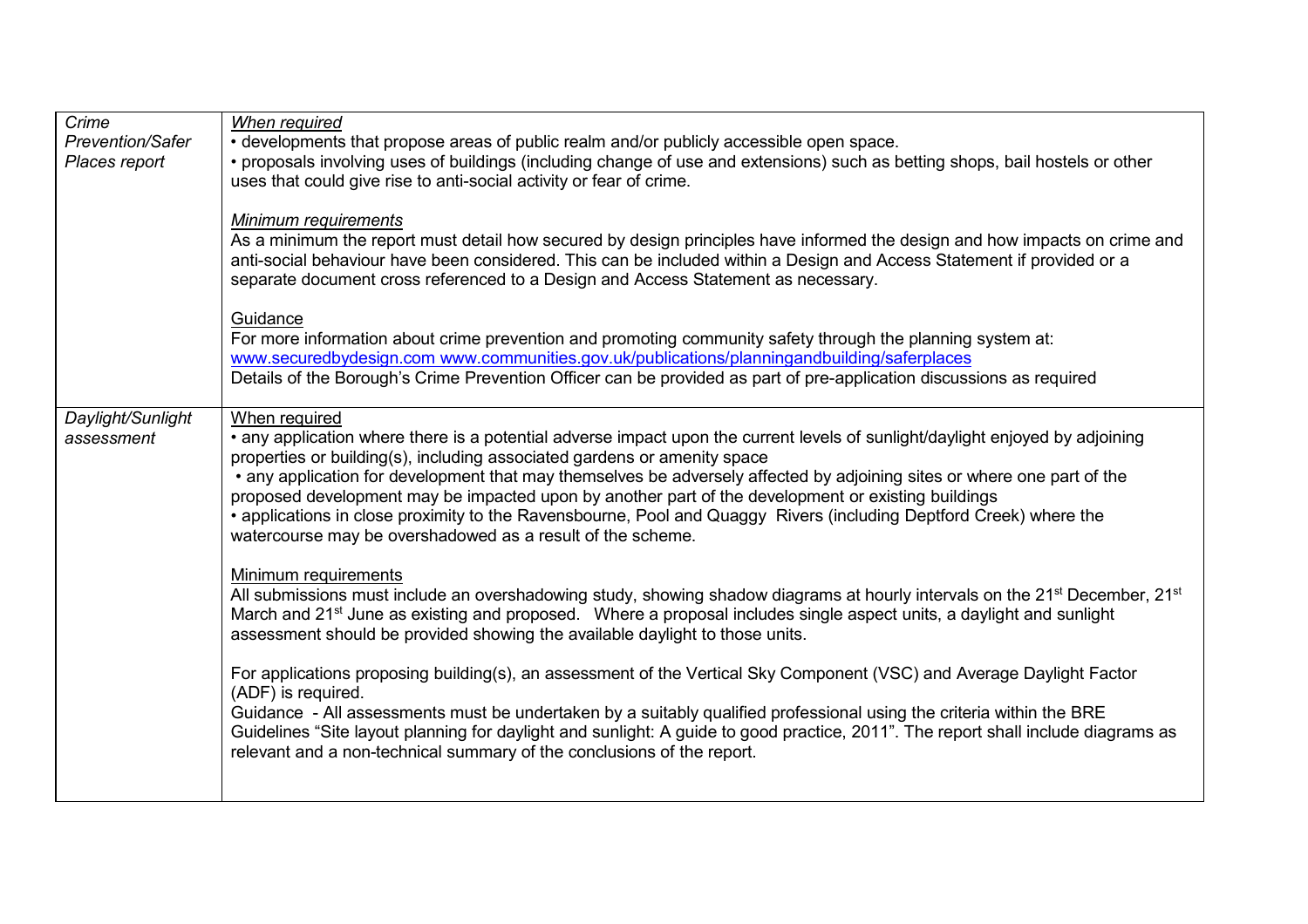| Delivery &     | When required                                                                                                                                                                    |
|----------------|----------------------------------------------------------------------------------------------------------------------------------------------------------------------------------|
| Servicing Plan | any application requiring servicing and deliveries<br>$\bullet$                                                                                                                  |
|                | any application proposing A1 or A3 use (including change of use) over 100sqm<br>$\bullet$                                                                                        |
|                | any application likely to result in a high number of deliveries or servicing movements                                                                                           |
|                | any application where the refuse storage area is located more than 10m away from the public highway - residential                                                                |
|                | development with refuse storage areas more than 10m away from the public highway should provide details on servicing                                                             |
|                | activities only                                                                                                                                                                  |
|                | <b>Minimum Requirements</b>                                                                                                                                                      |
|                | • site layout plan (to scale) identifying site access points                                                                                                                     |
|                | • a plan showing where safe and legal loading can take place                                                                                                                     |
|                | • delivery vehicle routing (commercial only). Swept path analysis may be required to demonstrate that delivery vehicles can<br>access the development dependent on the location. |
|                | • details of the number of deliveries and the times when deliveries and servicing takes place (commercial only)                                                                  |
|                | • details of how deliveries could be managed to reduce the number of trips and use more sustainable modes, where possible                                                        |
|                | (commercial use only)                                                                                                                                                            |
|                | • details of a waste management strategy – refuse collection, including domestic waste, is a servicing activity and will need to                                                 |
|                | be considered. Residential development with refuse storage areas more than 10m away from the public highway should                                                               |
|                | provide details on servicing activities only.                                                                                                                                    |
|                | If a document is addressing issues with servicing only, this will need to be stated.                                                                                             |
|                | Guidance                                                                                                                                                                         |
|                | A Delivery Service Plan should provide information to identify the freight vehicle activity to and from a development, how                                                       |
|                | deliveries will be managed to reduce the number of trips, particularly during peak hours and it should identify where safe and                                                   |
|                | legal loading can take place. The aim should be to reduce the number of trips to and from a site, ensure that delivery and                                                       |
|                | servicing activity can happen safely at the site and to limit or prevent HGV movements on residential roads.                                                                     |
|                | The Council's refuse collection services will only collect bins that are no more than 10m from the back edge of the footway.                                                     |
|                | Where refuse storage would be located more than 10m from the nearest public highway, the ability to collect refuse has to be                                                     |
|                | addressed at the application stage, including demonstrating how the activities would be managed to ensure that bins are not                                                      |
|                | left on the highway between collections.                                                                                                                                         |
|                | You are advised to speak with Highways officers at an early stage to discuss your scheme and to agree the necessary scope of                                                     |
|                | the document.                                                                                                                                                                    |
|                |                                                                                                                                                                                  |
|                | Further guidance can be found at: http://www.tfl.gov.uk/microsites/freight/documents/Delivery-and-Servicing-Plans.pdf                                                            |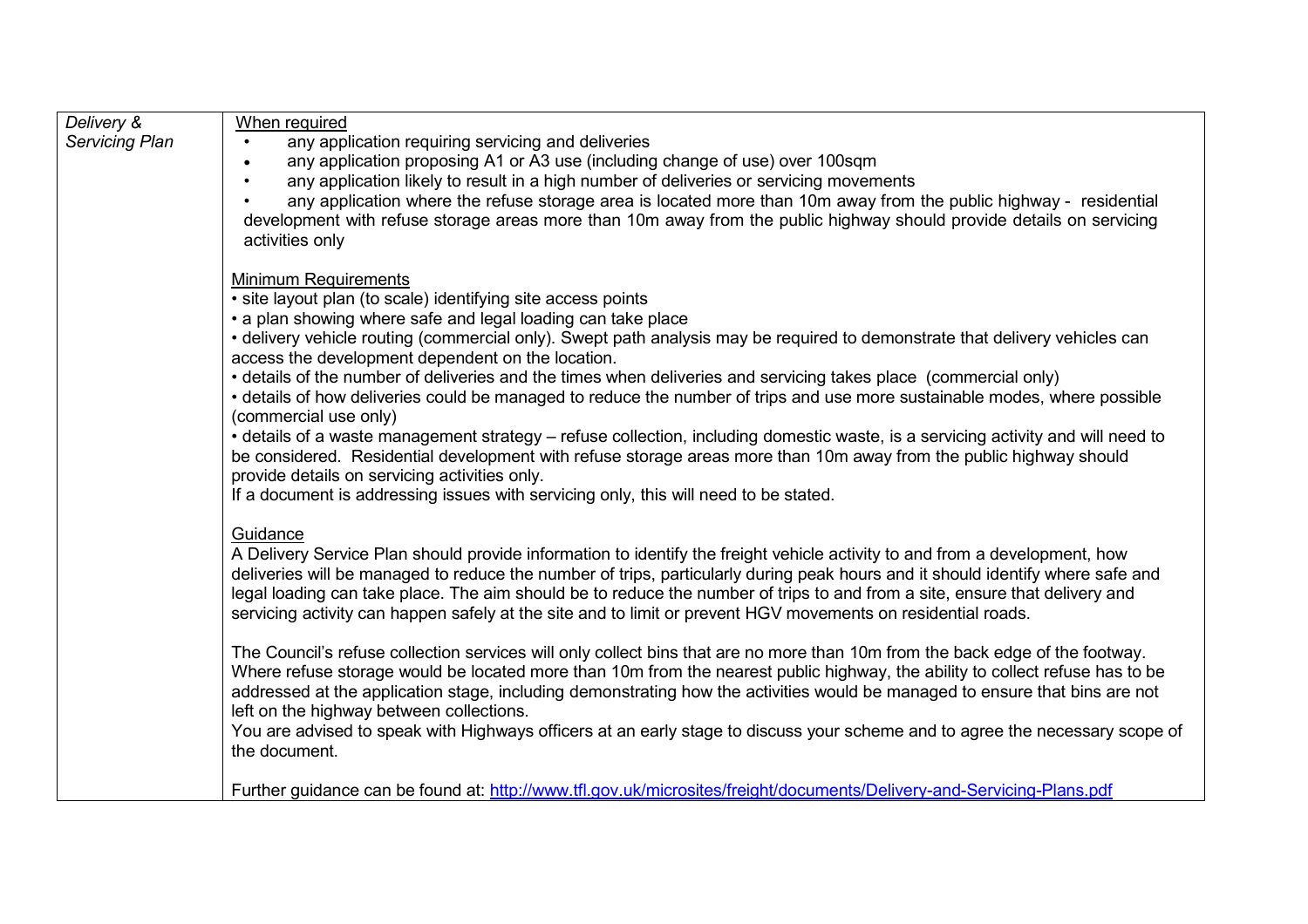| Ecological             | When required                                                                                                                                                                                                                                                                                                        |
|------------------------|----------------------------------------------------------------------------------------------------------------------------------------------------------------------------------------------------------------------------------------------------------------------------------------------------------------------|
| (Biodiversity)         | All applications involving operational development unless they meet the exception clause detailed in the Lewisham Biodiversity                                                                                                                                                                                       |
| Surveys and<br>Reports | Planning Guidance Notes [Section: 2.1].                                                                                                                                                                                                                                                                              |
|                        | <b>Minimum Requirements</b>                                                                                                                                                                                                                                                                                          |
|                        | Where an ecological report is required to accompany a planning application, the appropriate report is an Ecological Impact<br>Assessment (EcIA) Report (or an Ecology/Biodiversity Chapter of an Environmental Impact Assessment Report for an EIA<br>project).                                                      |
|                        | Under normal circumstances it is not appropriate to submit a Preliminary Ecological Appraisal Report (PEAR) as part of a<br>planning application, because the scope of a PEAR is unlikely to fully meet planning authority requirements in respect of<br>biodiversity policy and implications for protected species. |
|                        | In some cases it may be appropriate and acceptable to submit an EcIA Report to accompany a planning application which is<br>based solely on biodiversity data collected during the PEA process. This is the case where the following circumstances apply:                                                            |
|                        | 1) No further surveys beyond the desk study and field survey are necessary to allow an assessment of ecological effects and to<br>design appropriate mitigation                                                                                                                                                      |
|                        | <b>AND</b>                                                                                                                                                                                                                                                                                                           |
|                        | 2) There is sufficient information available about the design of the project to allow a full assessment of ecological effects, or no<br>significant ecological effects are predicted.                                                                                                                                |
|                        | <b>AND</b>                                                                                                                                                                                                                                                                                                           |
|                        | 3) There is sufficient information available about the ecological mitigation (and enhancement) measures proposed, and these<br>can be secured through a planning condition or obligation.                                                                                                                            |
|                        | The appropriate report to be submitted with the application in such cases is an EcIA report. The scope of an EcIA report<br>submitted in these circumstances should be proportionate to the scale of the likely ecological effects.                                                                                  |
|                        | The submitted report must comply with:                                                                                                                                                                                                                                                                               |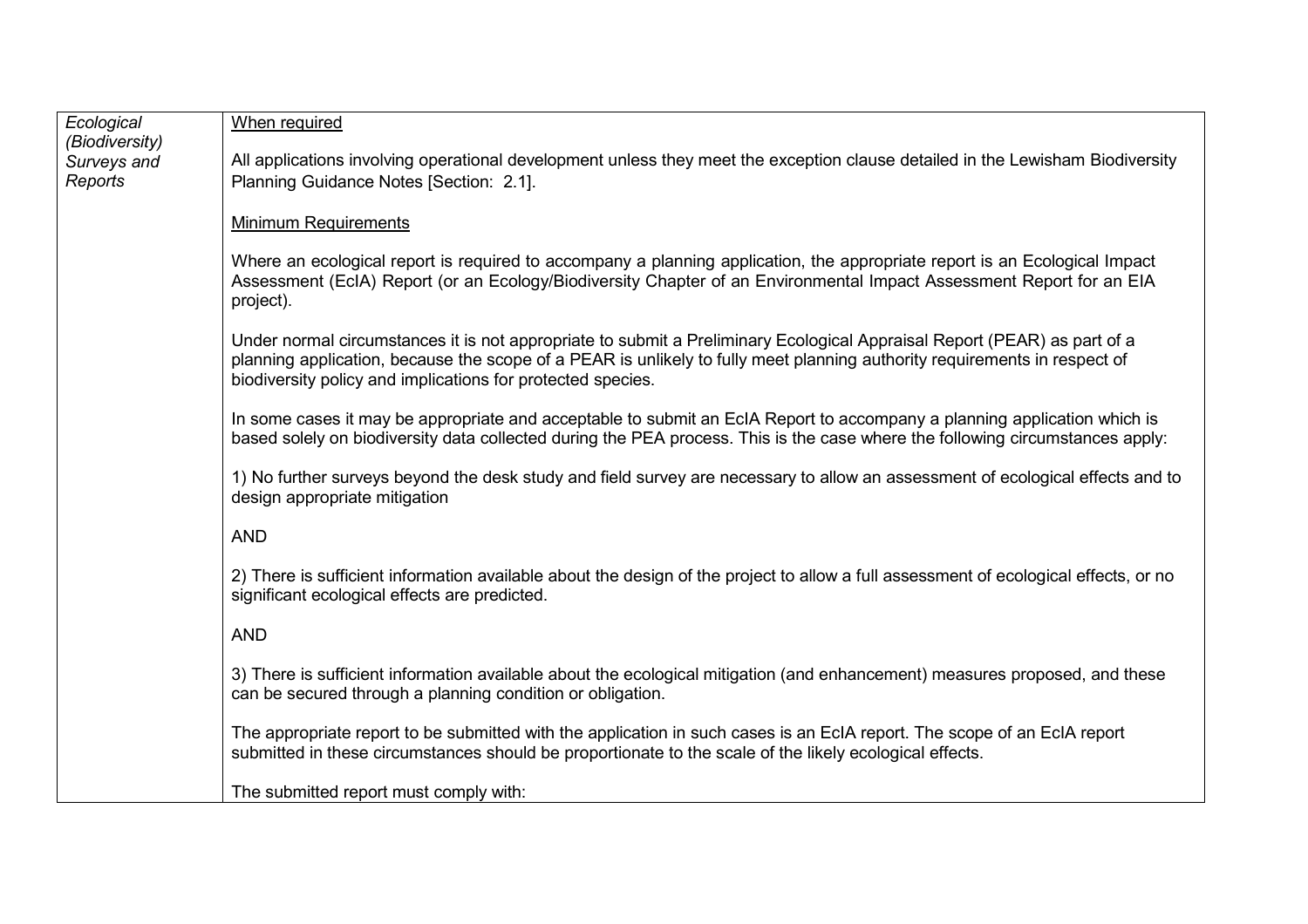|                              | BS 42020: 2013 Biodiversity – Code of Practice for Planning and Development                                                                                                                                                                                                                                                                                                                                                                                                                                                                                                                                                                                                                                                                                                                                                 |
|------------------------------|-----------------------------------------------------------------------------------------------------------------------------------------------------------------------------------------------------------------------------------------------------------------------------------------------------------------------------------------------------------------------------------------------------------------------------------------------------------------------------------------------------------------------------------------------------------------------------------------------------------------------------------------------------------------------------------------------------------------------------------------------------------------------------------------------------------------------------|
|                              | The Chartered Institute of Ecology and Environmental Management (CIEEM) Guidelines for Ecological Report Writing                                                                                                                                                                                                                                                                                                                                                                                                                                                                                                                                                                                                                                                                                                            |
|                              |                                                                                                                                                                                                                                                                                                                                                                                                                                                                                                                                                                                                                                                                                                                                                                                                                             |
|                              | and Competencies for Species Survey https://www.cieem.net/publications-info                                                                                                                                                                                                                                                                                                                                                                                                                                                                                                                                                                                                                                                                                                                                                 |
|                              | Lewisham Biodiversity Planning Guidance https://natureconservationlewisham.co.uk/lewisham-biodiversity-group/                                                                                                                                                                                                                                                                                                                                                                                                                                                                                                                                                                                                                                                                                                               |
|                              | Guidance<br>An EcIA report assesses the impacts of a development proposal on ecological features, clearly identifying any 'significant<br>effects' as well as impacts on any designated sites or protected species, and detailing both the mitigation measures required,<br>and how these will be secured. Where a formal EIA is required the Ecological Impact Assessment will be presented as a<br>chapter of an Environmental Statement (ES). This has the same purpose and content as an EcIA Report although the structure<br>may differ to ensure consistency across the ES. The scope of the ecological assessment chapter of an ES should be confirmed                                                                                                                                                              |
|                              | through a formal scoping opinion.<br>Please note: a Preliminary Ecological Appraisal Report (PEAR) provides the results of initial ecological surveys associated with<br>a proposed development. The report is used to identify further ecological surveys necessary to inform an EcIA, to identify<br>ecological constraints to a project and make recommendations for design changes, and to highlight opportunities for ecological<br>enhancement. It can be used as a scoping report (for non-EIA projects), but should not be submitted as part of a planning<br>application unless it can be determined that the project would have no significant ecological effects, no mitigation is required<br>and no further surveys are necessary; with the exception of such cases it should be superseded by an EcIA report. |
|                              | Lewisham Biodiversity Planning Guidance<br>Dependent on the specific site and ecological interest, you may need to provide further details beyond the minimum validation<br>requirements in order for your application to be determined. You are advised to refer to Lewisham's Biodiversity Planning<br>Guidance Notes for comprehensive requirements: http://natureconservationlewisham.co.uk/lewisham-biodiversity-group/                                                                                                                                                                                                                                                                                                                                                                                                |
|                              | Please note that surveys should be carried out using recognised survey methodology and following good practice guidelines i.e.<br>in suitable weather conditions, at an appropriate time and of appropriate duration and frequency. Reports must use up to date<br>surveys that are based on the latest legislation and carried out by a suitably qualified ecologist registered with the Chartered<br>Institute of Ecology and Environmental Management (CIEEM).                                                                                                                                                                                                                                                                                                                                                           |
| Economic<br><b>Statement</b> | When required<br>Schemes proposing the loss of existing commercial and/or retail space, including changes of use.                                                                                                                                                                                                                                                                                                                                                                                                                                                                                                                                                                                                                                                                                                           |
|                              | Minimum requirements<br>• details of the existing jobs provided on site and the potential jobs that the existing space could provide based on the existing                                                                                                                                                                                                                                                                                                                                                                                                                                                                                                                                                                                                                                                                  |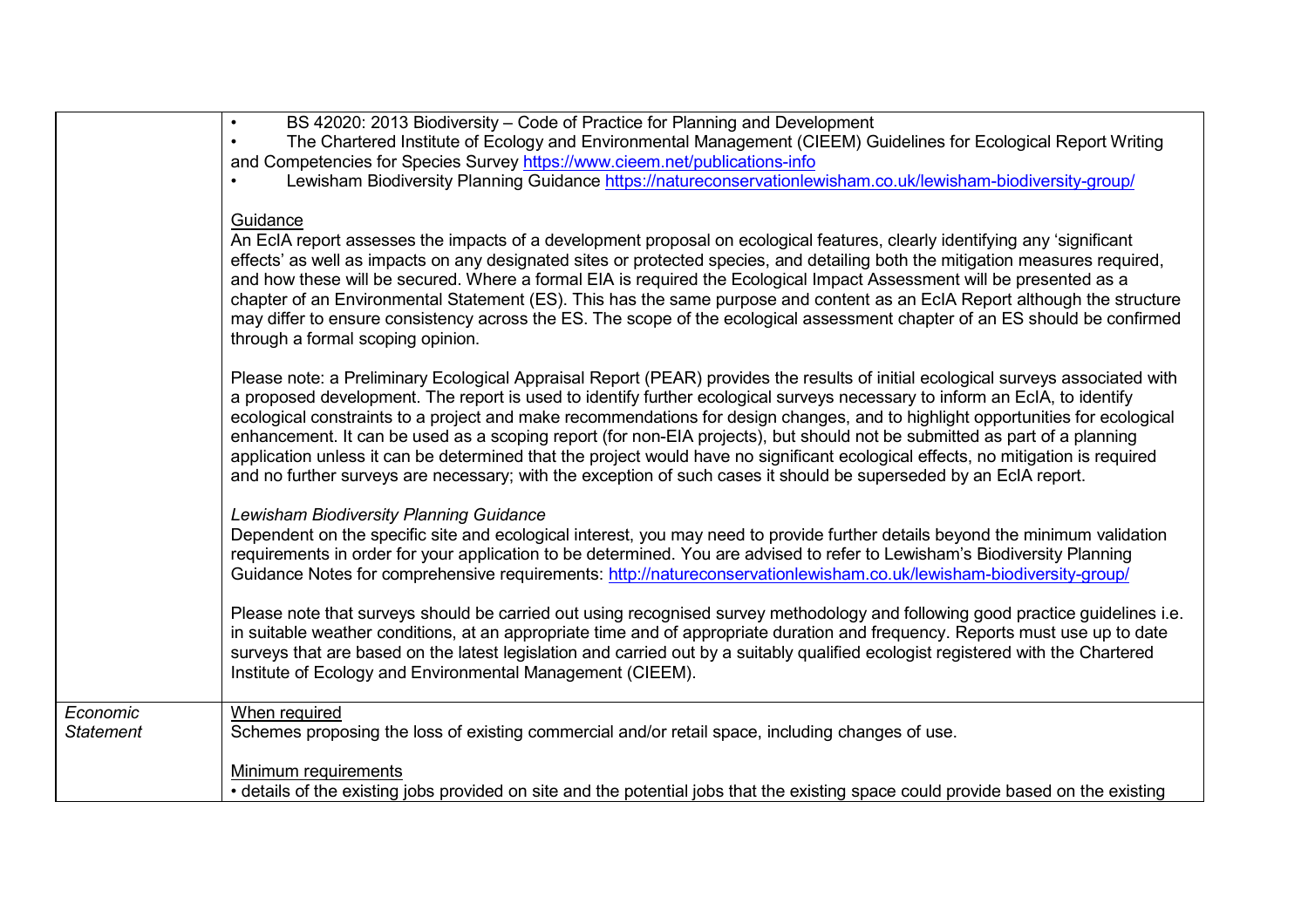|                      | floor area (to include any mezzanine floors and upper floors)<br>• details of any new jobs that might be created or supported<br>• the relative floorspace totals for each proposed use (where known)<br>• any community benefits<br>• reference to any regeneration strategies that might lie behind or be supported by the proposal.<br>• where employment uses on site would not be replaced in other Employment Locations, marketing information to prove that the<br>site is no longer suitable for employment use                                                                                                                                                                                                                                                                                                                                                                                                                                                                                                                |
|----------------------|----------------------------------------------------------------------------------------------------------------------------------------------------------------------------------------------------------------------------------------------------------------------------------------------------------------------------------------------------------------------------------------------------------------------------------------------------------------------------------------------------------------------------------------------------------------------------------------------------------------------------------------------------------------------------------------------------------------------------------------------------------------------------------------------------------------------------------------------------------------------------------------------------------------------------------------------------------------------------------------------------------------------------------------|
|                      | Guidance<br>See Council's Development Management Local Plan (Adopted November 2014) Policy 11 Other Employment Locations.                                                                                                                                                                                                                                                                                                                                                                                                                                                                                                                                                                                                                                                                                                                                                                                                                                                                                                              |
| Energy<br>Assessment | When required<br>All major applications.                                                                                                                                                                                                                                                                                                                                                                                                                                                                                                                                                                                                                                                                                                                                                                                                                                                                                                                                                                                               |
|                      | Minimum requirements<br>An energy assessment must include:<br>• a response to the 3 stages of the Mayor's Energy hierarchy demonstrating compliance with each stage<br>• a calculation of the baseline energy demand and carbon dioxide emissions (with evidence of how it has been calculated)<br>• details of the performance of the building<br>• a feasibility study of all renewable technologies including heat networks<br>• the proposed technical solution<br>• an explanation of where and why the proposed development doesn't meet identified standards.<br>• a fully completed 'Monitoring for Sustainability' form (can be downloaded from the Council's website:<br>http://www.lewisham.gov.uk/myservices/planning/policy/Documents/SustainabilityMonitoringForm.pdf).<br>This serves as a short factual summary of the proposed development, and involves providing brief data on measures<br>incorporated such as Renewable/Decentralised Energy, Sustainable Design features, Living Roofs and Walls, Open Space and |
|                      | gardens and Transport.<br>Guidance<br>London Plan Policy 5.2 Minimising Carbon Dioxide Emissions, requires that development proposals make the fullest<br>contribution to minimising carbon dioxide emissions through a 3 stage energy hierarchy: 1 Be lean: Use less energy 2 Be clean:<br>supply energy efficiently 3 Be green: use renewable energy. Energy Assessments must demonstrate how each of these stages<br>would be met and the London Plan makes clear that the highest level of carbon dioxide emissions reduction will be sought in<br>every proposal. Further information can be found at the links below:                                                                                                                                                                                                                                                                                                                                                                                                            |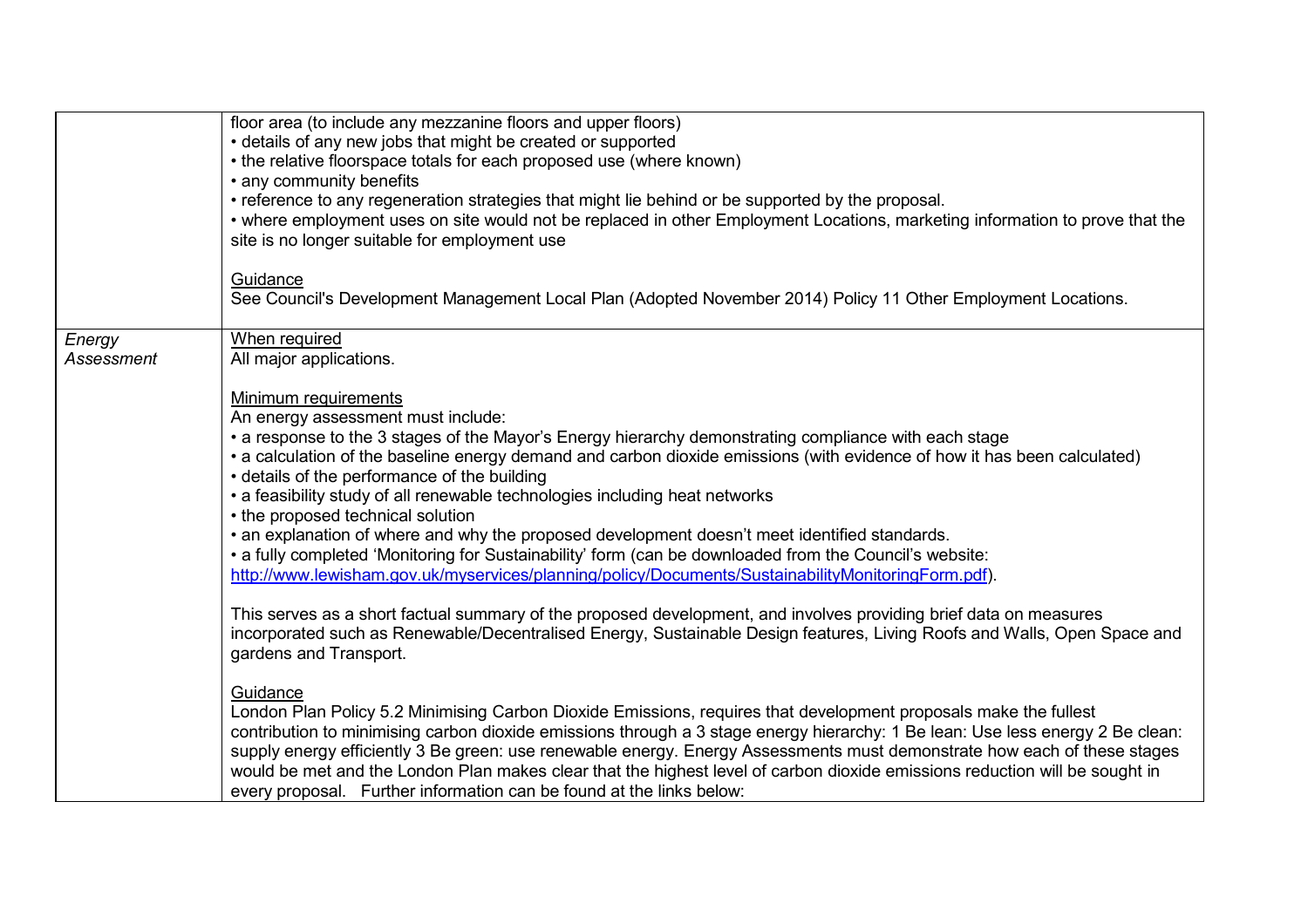|                                   | https://www.london.gov.uk/sites/default/files/gla migrate files destination/Sustainable%20Design%20%26%20Construction%2<br>0SPG.pdf                                                                                                                                                                         |
|-----------------------------------|-------------------------------------------------------------------------------------------------------------------------------------------------------------------------------------------------------------------------------------------------------------------------------------------------------------|
|                                   | https://www.breeam.com/discover/technical-standards/                                                                                                                                                                                                                                                        |
| Environmental<br><b>Statement</b> | When required<br>The Town and Country Planning (Environmental Impact Assessment) Regulations (SI 2017/571), set out the circumstances in<br>which an Environmental Impact Assessment (EIA) is required. The need for an Environmental Statement should be determined<br>through a formal Screening Opinion. |
|                                   | <b>Minimum requirements</b><br>The Council will only confirm the required content of an Environmental Statement through a formal Scoping Opinion.                                                                                                                                                           |
|                                   | Guidance<br>Guidance on the need for and content of an Environmental Statement is formally provided by Screening and Scoping opinions<br>respectively. Guidance on their content can be found within the Town and Country Planning (Environmental Impact<br>Assessment) Regulations (SI 2017/571).          |
| <b>Flood Risk</b><br>Assessment   | When required<br>• all development proposals on sites of 1 hectare or greater in Flood Zone 1 and for all proposals located in Flood Zones 2 and<br>3 as designated by the Environment Agency.                                                                                                              |
|                                   | <b>Minimum requirements</b>                                                                                                                                                                                                                                                                                 |
|                                   | A site-specific Flood Risk Assessment (FRA) identifying the sources of flooding and assessing the risk to and from the<br>$\bullet$<br>development, demonstrating how they will be managed and mitigated. The assessment needs to take climate change<br>into account.                                      |
|                                   | Where a safe and dry means of escape cannot be provided a Flood Evacuation Management Plan will also be<br>necessary to detail how a building would operate safely during a flood event and ensure the safety of all occupiers<br>including those working in any commercial space.                          |
|                                   | Topographical survey of the existing and proposed sites, with contours demonstrating the flow of surface water across<br>the site.                                                                                                                                                                          |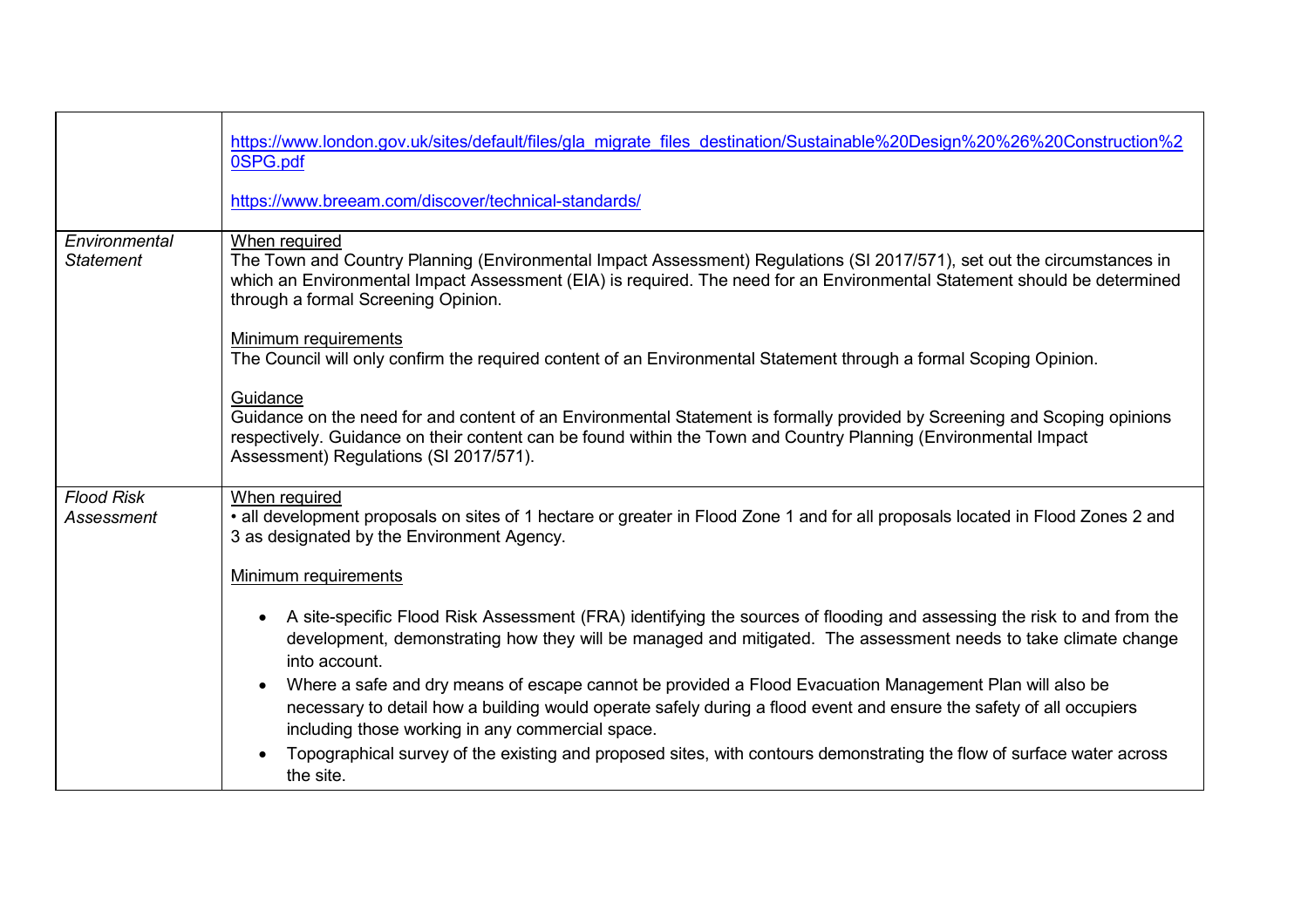|                                         | Details of areas of permeable and impermeable land for both existing and proposed site.<br>$\bullet$                                                                                                                                                                                                                                                                                                                                                                                                            |
|-----------------------------------------|-----------------------------------------------------------------------------------------------------------------------------------------------------------------------------------------------------------------------------------------------------------------------------------------------------------------------------------------------------------------------------------------------------------------------------------------------------------------------------------------------------------------|
|                                         | Demonstration that the proposed form of drainage has regards to the SuDs hierarchy in the London Plan and industry                                                                                                                                                                                                                                                                                                                                                                                              |
|                                         | best practice.                                                                                                                                                                                                                                                                                                                                                                                                                                                                                                  |
|                                         | Plans, drawings and specification of the SuDs proposed including suitable infiltration testing where relevant and<br>maintenance plan.                                                                                                                                                                                                                                                                                                                                                                          |
|                                         | Calculation of the post development discharge run off rates, and an explanation of the methodology used for calculation.<br>It is expected that this should be at greenfield rates for existing greenfield sites. It is strongly encouraged that<br>brownfield sites discharge at the original, pre-development, greenfield rate. Where this is not possible a significant<br>reduction in the current rate of discharge should be achieved and evidence provided as to why a greenfield rate is not<br>viable. |
|                                         | A calculation of the volume of attenuation storage that would be required on site based on the 100 year critical storm<br>$\bullet$<br>duration, with climate change and the allowable discharge rate.                                                                                                                                                                                                                                                                                                          |
|                                         | Proposals should be informed by a suitable qualified specialist. Mitigation proposed in the FRA will need to be<br>incorporated into the plans (i.e. finished floor levels, living roofs etc).                                                                                                                                                                                                                                                                                                                  |
|                                         | Guidance                                                                                                                                                                                                                                                                                                                                                                                                                                                                                                        |
|                                         | The submission should be designed in accordance with National Planning Policy Guidance Flood Risk and Coastal Change,<br>National SuDs Technical Standards, local planning policy and Lewisham's Flood Risk Management Strategy.                                                                                                                                                                                                                                                                                |
|                                         | 'Planning for SuDs - Making it happen' CIRIA C687 to guide the planning of the site.                                                                                                                                                                                                                                                                                                                                                                                                                            |
|                                         | Code of Practice for Surface Water Management for Development Sites BS8582:2013 in developing a drainage strategy for the                                                                                                                                                                                                                                                                                                                                                                                       |
|                                         | site.                                                                                                                                                                                                                                                                                                                                                                                                                                                                                                           |
|                                         | 'The SuDs Manual' CIRIA C697 for the detailed SuDs design.                                                                                                                                                                                                                                                                                                                                                                                                                                                      |
| Foul sewage and<br>utilities assessment | When required<br>Where the proposed development involves connection to foul and storm water sewers.                                                                                                                                                                                                                                                                                                                                                                                                             |
|                                         | Minimum requirements<br>The applicant will be required to demonstrate that, following consultation with the service provider, the availability of<br>drainage/sewerage infrastructure capacity has been examined and the proposal would not result in undue stress on this<br>infrastructure. Relevant technical guidance is provided in Building Regulations Approved Document Part H (Drainage and<br>waste disposal).                                                                                        |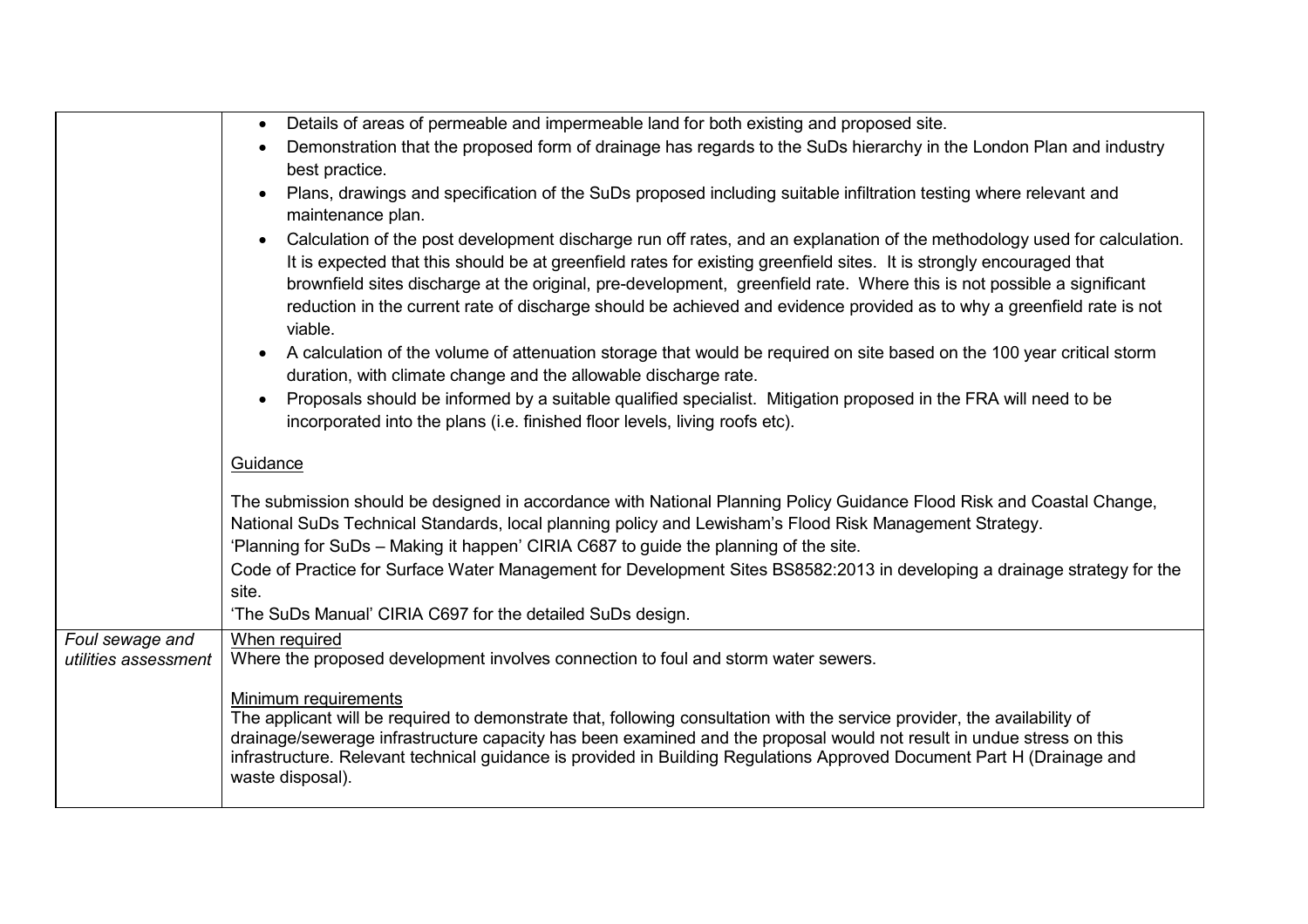| <b>Health Impact</b><br>Assessment | When required<br>All schemes comprising over 150 residential units.                                                                                                                                                                                                                                                                                                                                                                                                                                                                                                               |
|------------------------------------|-----------------------------------------------------------------------------------------------------------------------------------------------------------------------------------------------------------------------------------------------------------------------------------------------------------------------------------------------------------------------------------------------------------------------------------------------------------------------------------------------------------------------------------------------------------------------------------|
|                                    | Minimum requirements<br>• identify the impacts of the development proposal on health (including obesity, mental health and physical wellbeing)<br>• identify opportunities to reduce health inequalities as a result of the development including in their design, construction and<br>management<br>• detail necessary mitigation (inherent with the scheme as well as through the use of conditions and/or obligations)<br>Where a scheme is accompanied by an Environmental Statement, the details may be provided within the document as part of a<br>socio-economic chapter. |
|                                    | Guidance<br>LP Policy 3.2 improving health and addressing health inequalities requires a Health Impact Assessment for all major<br>developments and provides guidance on the type of measures that can be incorporated within schemes that help to address<br>health and address health inequalities. Further guidance can also be found at: https://www.london.gov.uk/what-we-do/health                                                                                                                                                                                          |
| <b>Heritage Statement</b>          | When required<br>All developments within conservation areas or involvinglisted buildings, locally listed buildings, archaeological remains and<br><b>Scheduled Ancient Monuments.</b>                                                                                                                                                                                                                                                                                                                                                                                             |
|                                    | Minimum requirements<br>Applications must be accompanied by a description of the significance of the heritage asset affected, the contribution of the<br>setting to that significance, the impact of the proposals on the significance. Where there are major works and/or a number of<br>alterations proposed to a listed building (including repairs), a full schedule of the works will need to accompany the heritage<br>statement and shall include a method statement explaining the principles for the works.                                                              |
|                                    | The amount of detail provided should be proportionate to the importance of the asset. Applications, where the extent of the<br>proposal's impact on the significance of any heritage assets affected cannot be adequately understood from the application and<br>supporting documents, will not be validated. Photographs may be helpful in support of applications affecting conservation areas<br>and listed buildings.                                                                                                                                                         |
|                                    | Lewisham guidance on the writing of Heritage statements can be found here:<br>https://www.lewisham.gov.uk/holdingarea/old-planning-april-2016/Planning-backup/planning/conservation/conservation-<br>areas/Documents/HeritageStatements.pdf                                                                                                                                                                                                                                                                                                                                       |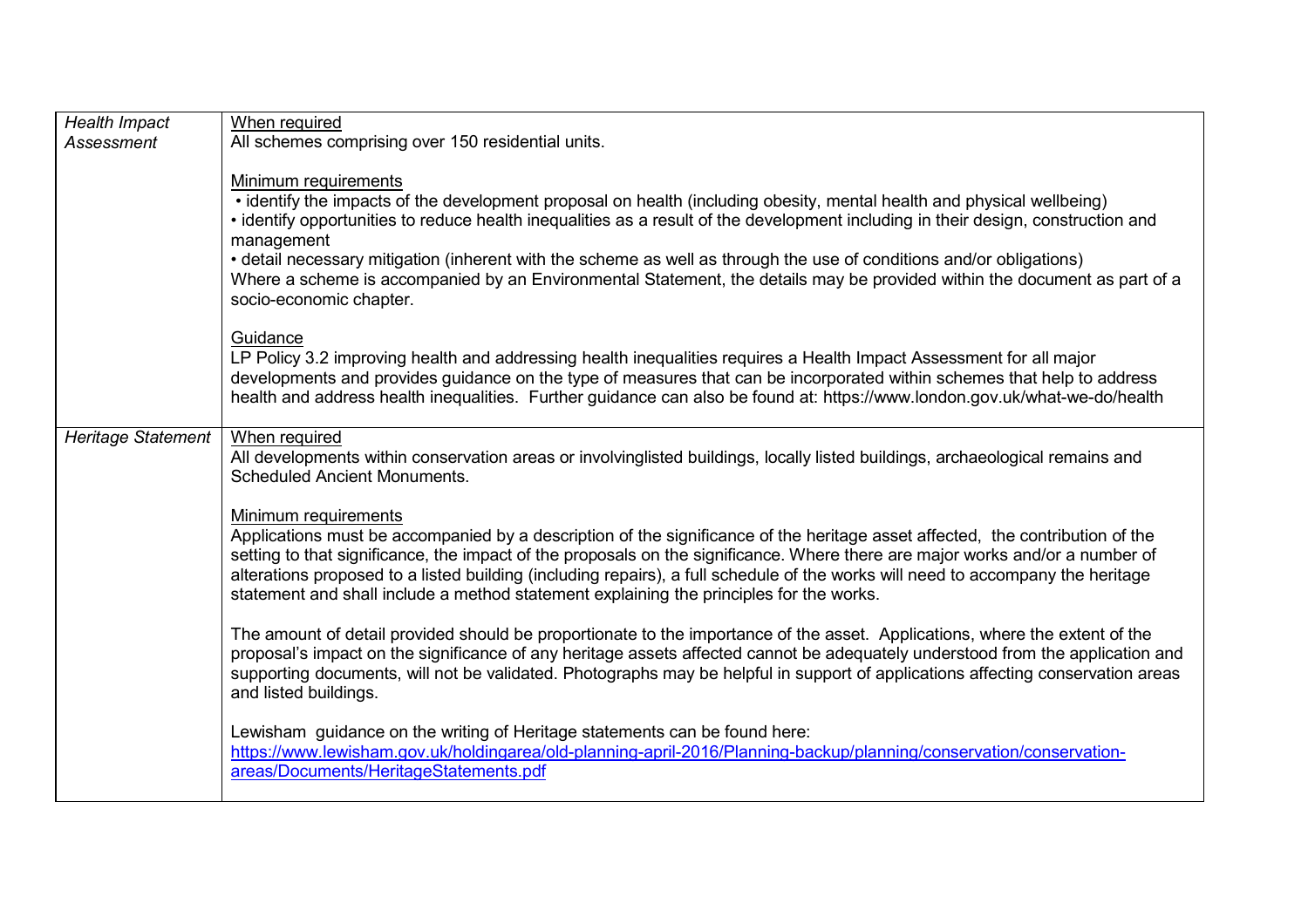| Land          | <b>When Required</b>                                                                                                                                                            |
|---------------|---------------------------------------------------------------------------------------------------------------------------------------------------------------------------------|
| Contamination | · any application on or adjacent to potentially contaminated land                                                                                                               |
| Assessment    | • any application for a particularly sensitive use such as a nursery, school or housing likely to be used by families with children.                                            |
|               |                                                                                                                                                                                 |
|               | Minimum requirements<br>Preliminary risk assessment (PRA), in the form of a Desk Top Study to include:                                                                          |
|               | • a description of the site and the scope of the site inspection                                                                                                                |
|               | • a full review of historical land use and the potential for contamination, contaminant type and characteristics                                                                |
|               | • details of consultation with the relevant regulatory authorities                                                                                                              |
|               | • an outline Conceptual Site Model (CSM) identifying potential risks                                                                                                            |
|               | The report must be undertaken by a competent person.                                                                                                                            |
|               |                                                                                                                                                                                 |
|               | Guidance - The above requirements only represent a minimum level of detail required to validate an application. Dependent on                                                    |
|               | a site and the likely risks, further work may be required up front before an application could be determined. You are therefore                                                 |
|               | strongly advised to speak to the Council's Environmental Protection team at an early stage to agree the level of information and                                                |
|               | investigations that would be necessary for your site.                                                                                                                           |
|               | Sufficient information should be provided at an application stage to determine the existence or otherwise of contamination, its                                                 |
|               | nature and the risks it may pose.                                                                                                                                               |
|               | A conceptual site model will examine what receptors are likely to be present on a site and the routes through which they are                                                    |
|               | likely to be exposed. The key to a robust conceptual model is identifying potential SPR (Source Pathway Receptor) linkages.                                                     |
|               |                                                                                                                                                                                 |
|               | A preliminary risk assessment (PRA) is supposed to develop an initial CSM conceptual model of a site and establish if there are                                                 |
|               | potential risks. These are normally desk based studies, as outlined above, where the assessor will examine all available                                                        |
|               | information on the site to determine whether there are reasons to believe that contamination may be present and the extent of                                                   |
|               | the spread of any pollution (e.g. previous site use / historical maps and records). A site reconnaissance is also usual at this                                                 |
|               | stage. At the end of this phase an outline conceptual model should have been established which details likely contaminants,<br>receptors and pathways as well as uncertainties. |
|               |                                                                                                                                                                                 |
|               | A Thames Water Asset Search or such other similar land search will not be acceptable in its own right as a Land Contamination                                                   |
|               | Assessment.                                                                                                                                                                     |
|               |                                                                                                                                                                                 |
|               | Further information can be found from the Council's Environmental Protection service and using the following link:                                                              |
|               | http://www.lewisham.gov.uk/myservices/environment/contaminated-land/Pages/Redevelopment-of-contaminated-land-.aspx                                                              |
|               |                                                                                                                                                                                 |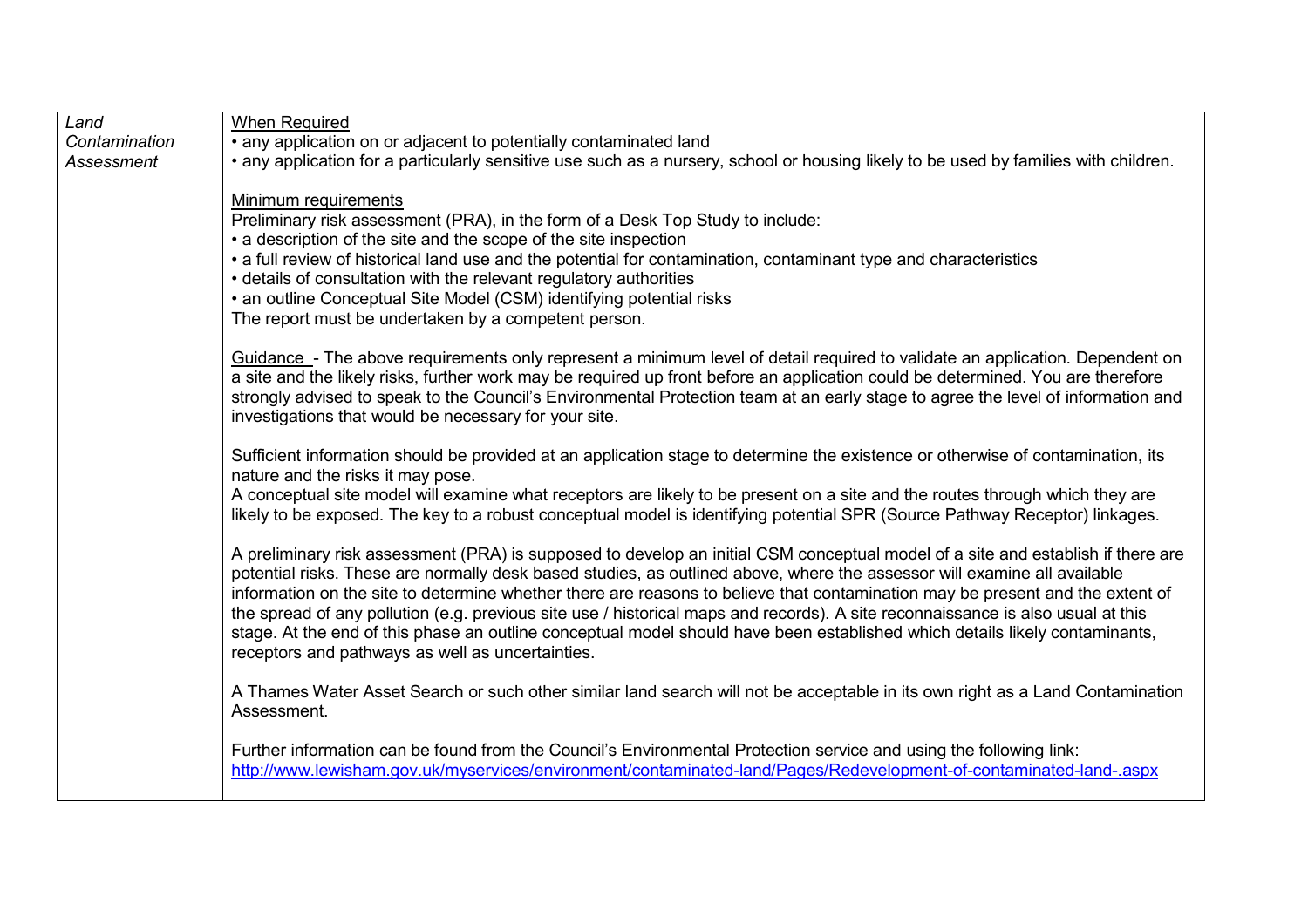| Landscaping        | When required                                                                                                                                                                                                                                                                                                                                                                                                                                                                                                                                                                                                                  |
|--------------------|--------------------------------------------------------------------------------------------------------------------------------------------------------------------------------------------------------------------------------------------------------------------------------------------------------------------------------------------------------------------------------------------------------------------------------------------------------------------------------------------------------------------------------------------------------------------------------------------------------------------------------|
| scheme including 5 | • any new build residential development                                                                                                                                                                                                                                                                                                                                                                                                                                                                                                                                                                                        |
| year management    | • all developments that include external space                                                                                                                                                                                                                                                                                                                                                                                                                                                                                                                                                                                 |
| plan               |                                                                                                                                                                                                                                                                                                                                                                                                                                                                                                                                                                                                                                |
|                    | <b>Minimum Requirements</b>                                                                                                                                                                                                                                                                                                                                                                                                                                                                                                                                                                                                    |
|                    | . plans showing details of hard and soft landscaping proposals for all parts of the site where no buildings are proposed. This                                                                                                                                                                                                                                                                                                                                                                                                                                                                                                 |
|                    | must indicate the relevant site features and note those to be retained:<br>• proposed plans must specify the plant species, their size and planting densities and any trees proposed stating their size and                                                                                                                                                                                                                                                                                                                                                                                                                    |
|                    | identify hard landscaping materials;                                                                                                                                                                                                                                                                                                                                                                                                                                                                                                                                                                                           |
|                    | • site levels, gradients and any earthworks required, storage areas for bicycles and/or refuse storage areas, boundary<br>treatments, permeability of materials and SUDs must be shown as relevant; and                                                                                                                                                                                                                                                                                                                                                                                                                        |
|                    | • a management plan for a period of 5 years identifying how and by whom any communal landscaping or public realm areas<br>would be managed.                                                                                                                                                                                                                                                                                                                                                                                                                                                                                    |
|                    | Applications proposing hard standings must specify the location and area of porous paving materials proposed.                                                                                                                                                                                                                                                                                                                                                                                                                                                                                                                  |
|                    | Guidance<br>Landscaping schemes are integral to good design and should be incorporated into schemes from the earliest stage of the<br>design process. Good landscaping and trees designed in as a positive part of the design process can add amenity value to a<br>development and the public realm as well as benefiting wildlife habitats and biodiversity. DM Policy 25 Landscaping and Trees<br>provides greater detail about the content and purpose of landscaping schemes and provides guidance on the detail that should<br>be included. The detail provided should be proportionate to the scale of the development. |
| Lighting           | When required                                                                                                                                                                                                                                                                                                                                                                                                                                                                                                                                                                                                                  |
| Assessment         | All proposals involving:<br>• the provision of publicly accessible space                                                                                                                                                                                                                                                                                                                                                                                                                                                                                                                                                       |
|                    | • development where - external lighting would be provided or made necessary by the development or - where internal lighting                                                                                                                                                                                                                                                                                                                                                                                                                                                                                                    |
|                    | would illuminate exterior areas in the vicinity of residential property, a listed building, conservation area, river or open space,                                                                                                                                                                                                                                                                                                                                                                                                                                                                                            |
|                    | including railway corridors                                                                                                                                                                                                                                                                                                                                                                                                                                                                                                                                                                                                    |
|                    | · illuminated adverts                                                                                                                                                                                                                                                                                                                                                                                                                                                                                                                                                                                                          |
|                    | • outdoor sports facilities (including MUGAs) where external lighting is proposed                                                                                                                                                                                                                                                                                                                                                                                                                                                                                                                                              |
|                    | Minimum requirements                                                                                                                                                                                                                                                                                                                                                                                                                                                                                                                                                                                                           |
|                    | • details of external lighting shall include a layout plan with beam orientation and a schedule of the equipment in the design.                                                                                                                                                                                                                                                                                                                                                                                                                                                                                                |
|                    | • details of any directional hoods or other forms of mitigation shall be provided as relevant                                                                                                                                                                                                                                                                                                                                                                                                                                                                                                                                  |
|                    | • a statement of compliance is required, with evidence, to relevant guidance notes produced by the Lighting Engineers and/or                                                                                                                                                                                                                                                                                                                                                                                                                                                                                                   |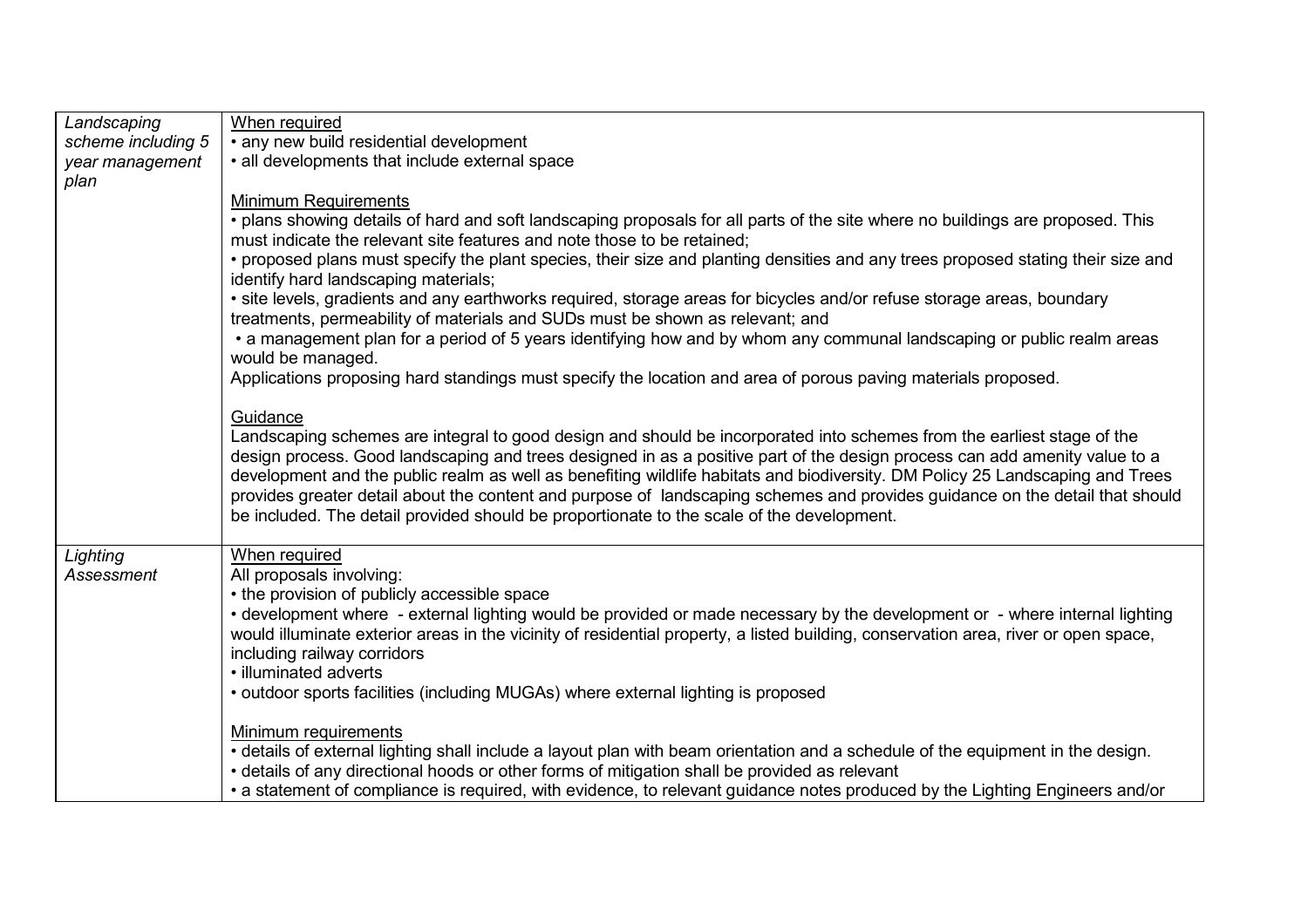|                     | Chartered Institution of Building Services Engineers, for the reduction of light pollution.<br>• the proposed hours of operation of lighting                                                                                                                                                                                                                                                                                                                                                                                                                                                                                                                                                                                                                                                                 |
|---------------------|--------------------------------------------------------------------------------------------------------------------------------------------------------------------------------------------------------------------------------------------------------------------------------------------------------------------------------------------------------------------------------------------------------------------------------------------------------------------------------------------------------------------------------------------------------------------------------------------------------------------------------------------------------------------------------------------------------------------------------------------------------------------------------------------------------------|
|                     | For areas where outdoor floodlighting is proposed a lux contour plan must be provided                                                                                                                                                                                                                                                                                                                                                                                                                                                                                                                                                                                                                                                                                                                        |
|                     | Guidance<br>Lighting needs to be considered carefully as part of the design of a scheme, ensuring that any lighting needed to contribute to a<br>safer environment is balanced against the need to be sensitive to the surrounding area, avoiding excessive lighting and the<br>potential for light pollution and protecting residential amenity and biodiversity.<br>Some schemes incorporate internal lighting which, due to the design of the development, would illuminate exterior areas of the<br>site or wider locality. Examples include large glazed extensions with extensive internal lighting. Such developments will need to<br>provide a Lighting Assessment.<br>Further details can be found within DM Policy 27 Lighting.                                                                    |
| Living Roof details | When required<br>• All applications proposing living roofs                                                                                                                                                                                                                                                                                                                                                                                                                                                                                                                                                                                                                                                                                                                                                   |
|                     | Minimum requirements<br>• fully detailed plans (to scale) showing and stating the area of the living roof. This should include any contoured information<br>depicting the extensive substrate build up and details of how the roof has been designed to accommodate any plant,<br>management arrangements, and any proposed photovoltaic panels and fixings.<br>• a scaled section through the actual roof (i.e. not a generic section of a living roof) showing the details of the extensive<br>substrate base and living roof components.<br>• details of the proposed plug planting and seed composition and planting methodology.<br>• a statement outlining a management strategy detailing how the living roof would be maintained and monitored for a period of<br>at least 5 years post installation |
|                     | Guidance<br>The Council favour specifically designed & locally appropriate biodiverse living roof systems that meet the Mayor of London<br>(Policy 5.11 Green Roofs and Development Site Environs) preferred standard for contributing to biodiversity and will resist the<br>use of homogenous mat based living roof products.                                                                                                                                                                                                                                                                                                                                                                                                                                                                              |
|                     | Biodiverse living roof systems use a low nutrient substrate base and should vary to make a mosaic of different substrate depths<br>between 80-150mm with peaks and troughs (but averaging at least 133mm). They should be seeded and plug planted with<br>native wildflower species and include other materials to vary the micro-habitat/typography characteristics of the locality in which<br>the roof is situated e.g. larger boulders/rocks, mounds of sand for solitary bees/wasps and/or one natural hardwood per 20m2                                                                                                                                                                                                                                                                                |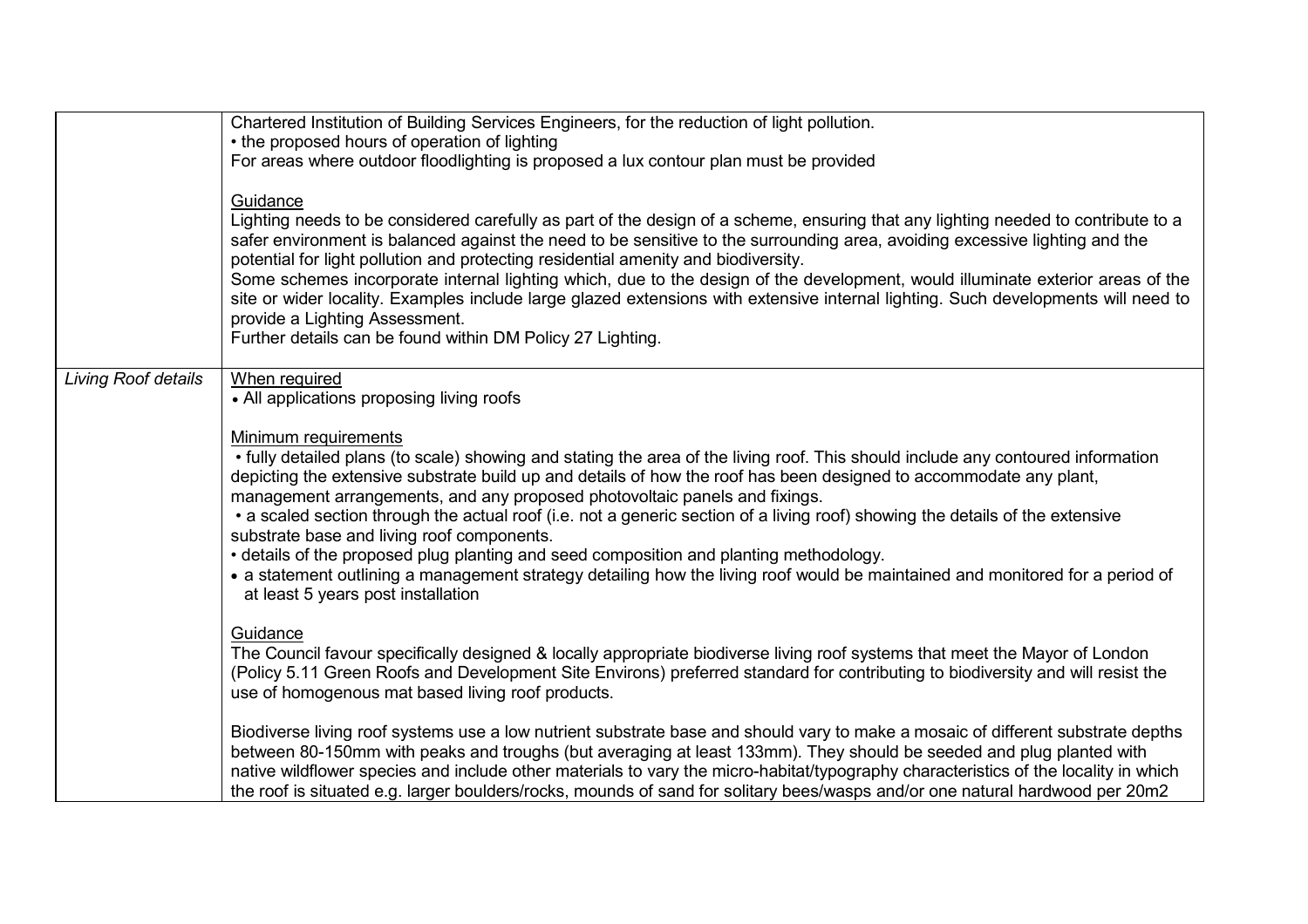|                         | (dimensions 100mm diameter x 1m long), for other invertebrates. Further advice, species lists, recommended specifications<br>can be obtained from the Council's Nature Conservation Section and Lewisham's Biodiversity Planning Guidance Notes that<br>are available from that Section. https://natureconservationlewisham.co.uk/lewisham-biodiversity-group/<br>Developers should avoid using pre vegetated mat based living roof products. These tend to be expensive, they frequently use<br>inappropriate species that are not locally appropriate and result in a less biologically interesting/biodiverse, uniform and<br>homogenous vegetated roof.           |
|-------------------------|-----------------------------------------------------------------------------------------------------------------------------------------------------------------------------------------------------------------------------------------------------------------------------------------------------------------------------------------------------------------------------------------------------------------------------------------------------------------------------------------------------------------------------------------------------------------------------------------------------------------------------------------------------------------------|
|                         | Intensive living roofs (roof gardens) differ from extensive living roofs as they have a much greater depth of growing medium<br>(+200mm) and tend to replicate a terrestrial landscape at roof level. Intensive living roofs should still aspire to use flowers,<br>plants, shrubs and trees known to benefit local wildlife.<br>Living roofs should not be seen as an automatic substitution for ground level landscaping. Further information can be found at:<br>http://livingroofs.org/                                                                                                                                                                           |
| Marketing<br>Assessment | When required<br>• any application proposing the loss or change of use of a public house (including part change of use)<br>• any application for a building or site in (or last in) employment or retail use where the proposed use does not involve<br>equivalent job creation or retention<br>• any application proposing the demolition of a designated or undesignated heritage asset, on grounds of redundancy<br>Minimum requirements                                                                                                                                                                                                                           |
|                         | Public houses - the Marketing Assessment shall include as a minimum:<br>• details of the company/person who carried out the marketing exercise.<br>• the period of time the marketing process lasted for<br>• the asking price<br>• details of how the site was marketed, including copies of all sales literature, website details and signed and dated photos of<br>signboards<br>• the terms of sale and/or lease (i.e. any ties on the freehold and leasehold options or restrictive covenants)<br>• copies of all details of approaches and offers with full reasons as to why any offer has not been accepted.<br>• details of community consultation exercises |
|                         | Employment or retail use - the marketing assessment shall include as a minimum:<br>• the timing of the marketing exercise<br>• the period of time the marketing process lasted for                                                                                                                                                                                                                                                                                                                                                                                                                                                                                    |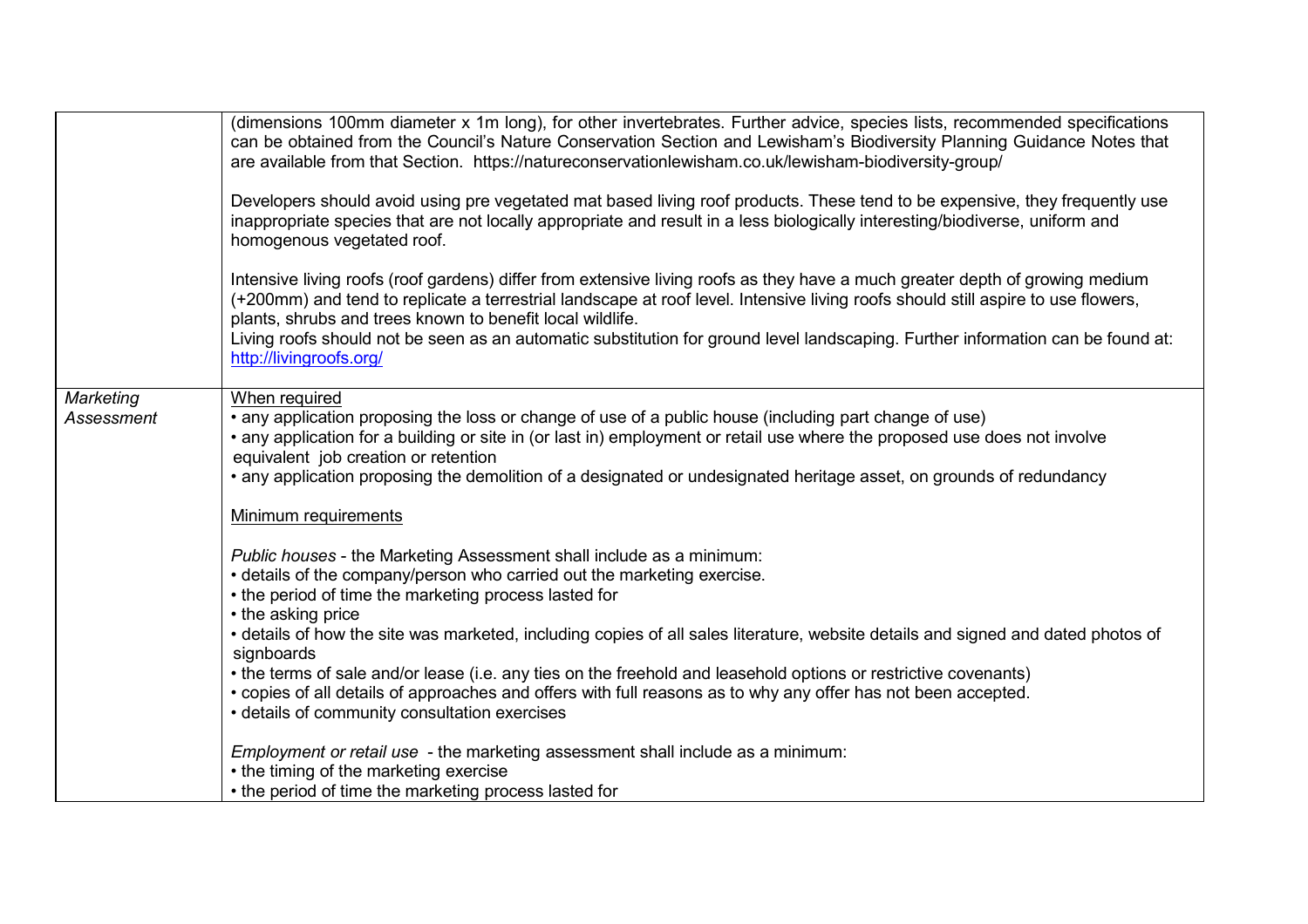|                       | • details of how the site was marketed, including copies of all sales literature, website details and signed and dated photos of                                                                                                 |
|-----------------------|----------------------------------------------------------------------------------------------------------------------------------------------------------------------------------------------------------------------------------|
|                       | signboards<br>• the asking price                                                                                                                                                                                                 |
|                       | • the condition of the site                                                                                                                                                                                                      |
|                       | • the terms of sale and/or lease (i.e. any ties on the freehold and leasehold options or restrictive covenants)                                                                                                                  |
|                       | • copies of all details of approaches and offers with full reasons as to why any offer has not been accepted.                                                                                                                    |
|                       |                                                                                                                                                                                                                                  |
|                       | Designated or undesignated heritage assets - the marketing assessment shall include as a minimum:<br>• the timing of the marketing exercise                                                                                      |
|                       | • the period of time the marketing process lasted for                                                                                                                                                                            |
|                       | • details of how the site was marketed, including copies of all sales literature, website details and signed and dated photos of                                                                                                 |
|                       | signboards                                                                                                                                                                                                                       |
|                       | • the asking price                                                                                                                                                                                                               |
|                       | • the condition of the property/site                                                                                                                                                                                             |
|                       | • the extent of land offered with the building                                                                                                                                                                                   |
|                       | • the terms of sale and/or lease (i.e. any ties on the freehold and leasehold options or restrictive covenants)<br>• copies of all details of approaches and offers with full reasons as to why any offer has not been accepted. |
|                       |                                                                                                                                                                                                                                  |
|                       | Guidance                                                                                                                                                                                                                         |
|                       |                                                                                                                                                                                                                                  |
|                       | The purpose of a Marketing Assessment is to demonstrate that all efforts have been made and options explored to prevent the                                                                                                      |
|                       | loss of buildings and uses that make a valuable contribution to the Borough.                                                                                                                                                     |
|                       | Further Guidance on the requirements for Marketing Assessments can be found in Lewisham's Development Management                                                                                                                 |
|                       | Local Plan (Adopted November 2014) DM Policies 11, 15, 16, 20 and 38.                                                                                                                                                            |
|                       |                                                                                                                                                                                                                                  |
| Materials and         | When required                                                                                                                                                                                                                    |
| architectural details | • all applications that involve operational development                                                                                                                                                                          |
|                       | Minimum requirements                                                                                                                                                                                                             |
|                       | Details of materials set out on plans for approval (not illustrative plans). These plans shall be separate to the Design and                                                                                                     |
|                       | Access Statement. The details shall include:                                                                                                                                                                                     |
|                       |                                                                                                                                                                                                                                  |
|                       | • a full specification of all materials (including windows, doors and balconies) with at least brochure details showing the                                                                                                      |
|                       | appearance of materials or ideally samples of the materials to be provided. The specification must be accompanied by a                                                                                                           |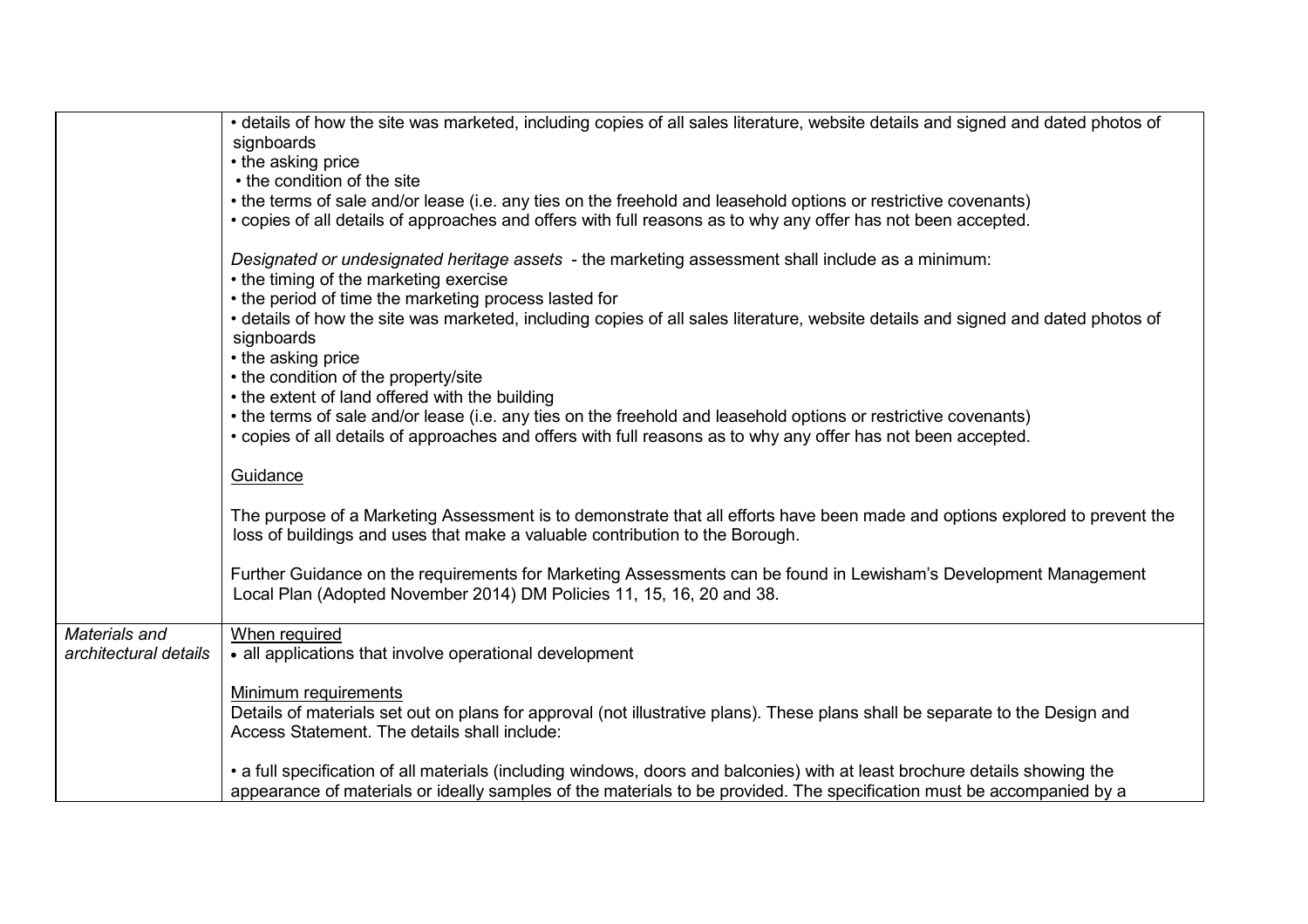|                                                                                         | statement explaining the choice and appropriateness of materials proposed and set out the core design principles that will<br>underpin the scheme.<br>• elevations and sections at a scale of at least 1:20 showing a bay study of the building(s) which shall include - a window within<br>a façade and the reveals, cills etc and - balconies (if proposed).<br>• plans of at least 1:20 of the corner of the building(s) and detailed elements where different materials meet/join<br>• all pipework, drainage, vents etc. to the building must be shown.<br>Guidance<br>Good design is indivisible from good planning and the detailing of a scheme and how that is delivered is key to ensuring that a<br>scheme is capable of being delivered as designed and is of the necessary high quality. Such details, if not considered fully as<br>part of the early design stages, can cause difficulties at a condition stage and this detail is therefore needed upfront within an<br>application. |
|-----------------------------------------------------------------------------------------|------------------------------------------------------------------------------------------------------------------------------------------------------------------------------------------------------------------------------------------------------------------------------------------------------------------------------------------------------------------------------------------------------------------------------------------------------------------------------------------------------------------------------------------------------------------------------------------------------------------------------------------------------------------------------------------------------------------------------------------------------------------------------------------------------------------------------------------------------------------------------------------------------------------------------------------------------------------------------------------------------|
| Microclimate<br>Assessment                                                              | When required<br>Required for all schemes proposing tall buildings over 30m in height.<br>Minimum requirements<br>The requirements will be specific to the scheme in question but are likely to include overshadowing and wind assessments. The<br>aim will be to determine the potential for unsafe and/or unpleasant conditions in internal and external environments and to<br>identify mitigation measures where required.<br>The overshadowing analysis can be presented as part of the daylight/sunlight assessment where this is also required.                                                                                                                                                                                                                                                                                                                                                                                                                                               |
| Noise and Vibration<br>Assessment (see<br>also<br>Ventilation/Extracti<br>on Statement) | When required<br>Any application that:<br>• includes noise generating sources or activities,<br>• proposes flue/ventilation extraction systems (in such cases a Ventilation/Extraction Statement will be required as well).<br>• are themselves noise sensitive or close to existing sources of noise and/or vibration.<br>Minimum requirements<br>• an assessment of the existing background noise/vibration level over a 24 hour period<br>• predicted noise/vibration levels<br>. identification of any mitigation required to meet the required levels or provide the necessary protection.<br>The report must be undertaken by a suitably qualified acoustician.                                                                                                                                                                                                                                                                                                                                |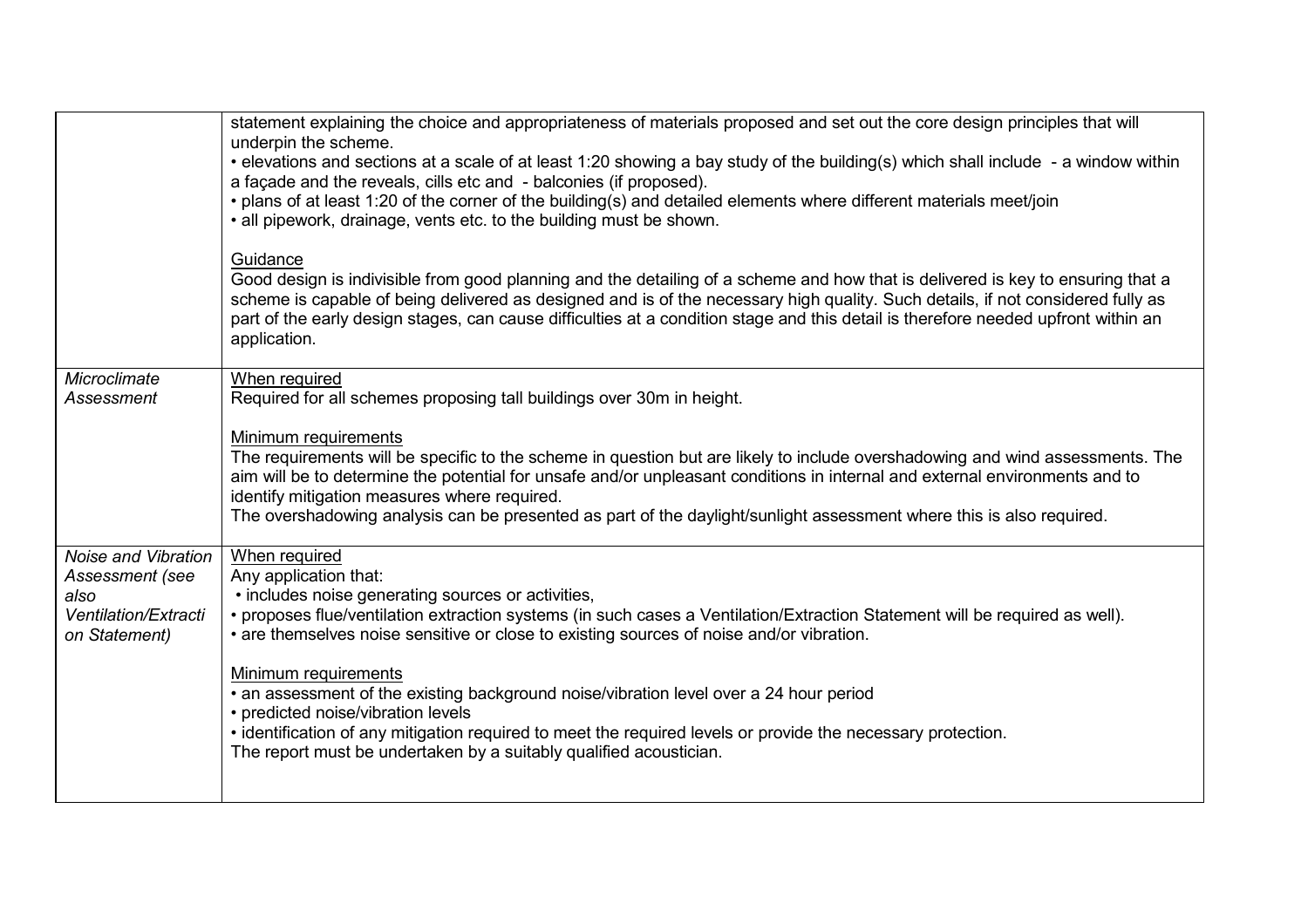|                                   | Guidance<br>A Noise and Vibration Assessment will be required where environmental noise is high or where a new development is likely to<br>generate noise. This enables the Council to consider how the existing noise environment affects any proposed noise sensitive<br>development and the potential impact that new noise generating development will have on the local area. The assessment<br>should demonstrate compliance and make reference to relevant British Standards and World Health Organisation (WHO)<br>guidelines.<br>The identified mitigation to address noise and vibration concerns should be cross referenced within the remainder of the<br>application i.e. where a certain standard of window is required, this will need to be shown as part of the elevation plans and<br>material details submissions. |
|-----------------------------------|---------------------------------------------------------------------------------------------------------------------------------------------------------------------------------------------------------------------------------------------------------------------------------------------------------------------------------------------------------------------------------------------------------------------------------------------------------------------------------------------------------------------------------------------------------------------------------------------------------------------------------------------------------------------------------------------------------------------------------------------------------------------------------------------------------------------------------------|
| <b>Open Space</b><br>Assessment   | When required<br>All applications proposing loss of or change to areas of designated open space as defined by Policy CS 12 of the Core<br>Strategy.                                                                                                                                                                                                                                                                                                                                                                                                                                                                                                                                                                                                                                                                                   |
|                                   | <b>Minimum requirements</b><br>• details of existing open space in the vicinity of the site<br>• details of any open space lost as a result of the development (in Ha)<br>• details of the area of any open space proposed by the development (in Ha)<br>• details of the type of open space provided by the development and how it will meet the Open Space standards and targets set<br>out in the Lewisham Leisure and Open Space Study (2010) and Lewisham Open Space Strategy.<br>• any necessary mitigation – this may include financial contributions to enhance routes to existing open space or to improve the<br>space                                                                                                                                                                                                      |
|                                   | Guidance<br>Helpful guidance can be found in the Lewisham Leisure and Open Space Study, 2010<br>https://www.lewisham.gov.uk/myservices/planning/policy/Documents/LeisureAndOpenSpaceStudy.pdf                                                                                                                                                                                                                                                                                                                                                                                                                                                                                                                                                                                                                                         |
| Parking<br><b>Management Plan</b> | When required<br>any application proposing off-street parking                                                                                                                                                                                                                                                                                                                                                                                                                                                                                                                                                                                                                                                                                                                                                                         |
|                                   | Minimum requirements<br>• the number of car, motorcycle and cycle spaces proposed<br>• details of the number of car club spaces and electric vehicle charging points (if none are proposed then this should be justified<br>in the submission)                                                                                                                                                                                                                                                                                                                                                                                                                                                                                                                                                                                        |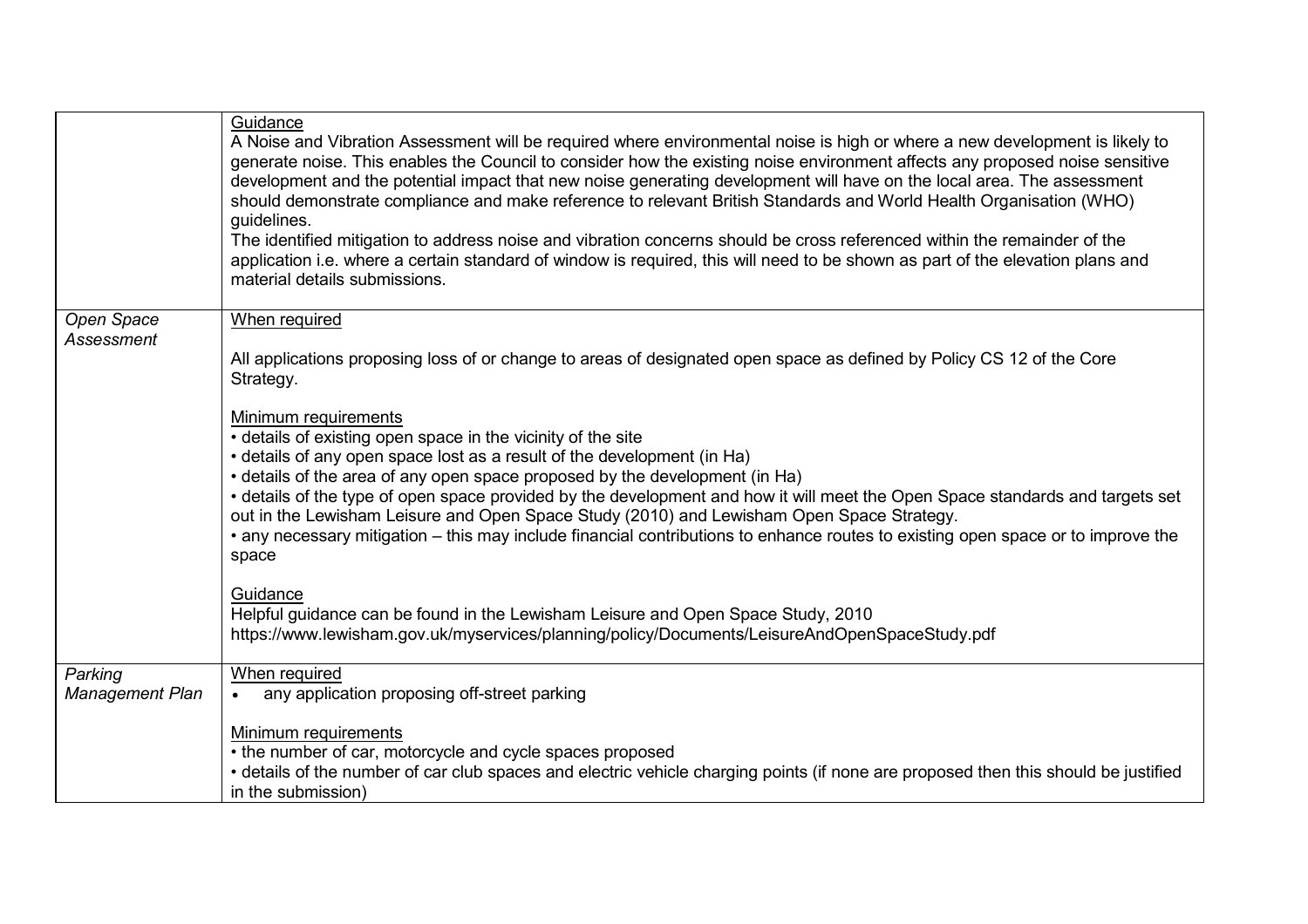|                                | • details of measures to manage their use (i.e. ensuring that informal parking does not take place in any other areas of the site<br>not dedicated as parking spaces)<br>• details of measures to control potential on-street parking<br>• details of monitoring and review<br>Guidance                                                                                                                                                                                                                                                                                                                                                                                                                                                  |
|--------------------------------|------------------------------------------------------------------------------------------------------------------------------------------------------------------------------------------------------------------------------------------------------------------------------------------------------------------------------------------------------------------------------------------------------------------------------------------------------------------------------------------------------------------------------------------------------------------------------------------------------------------------------------------------------------------------------------------------------------------------------------------|
|                                | The purpose of a car parking management plan is to demonstrate how parking would be managed within a development to<br>ensure that a development does not increase on-street car parking and that any impacts can be appropriately managed. It<br>should also ensure that parking is appropriately allocated within a development to those users who are in most need such as<br>disabled users and family units. Where limited parking is provided it can put pressure on areas of communal open space that<br>may become informal and unauthorised parking spaces. Parking Management Plans should address how this would be<br>controlled, managed and enforced with any physical measures cross referenced within landscaping plans. |
|                                | The level of detail provided should be proportionate to the scale of the development.                                                                                                                                                                                                                                                                                                                                                                                                                                                                                                                                                                                                                                                    |
| Photographs and<br><b>CGIs</b> | When required<br>• all major applications including operational development                                                                                                                                                                                                                                                                                                                                                                                                                                                                                                                                                                                                                                                              |
|                                | Minimum requirements<br>Photomontage or CGI images showing the proposed new development within the existing street scene or from the public realm<br>as relevant.                                                                                                                                                                                                                                                                                                                                                                                                                                                                                                                                                                        |
|                                | Guidance<br>Photomontage and CGI images are useful tools to demonstrate the impact of a development and the relationship with the<br>existing context. The location of CGIs for the short term and long term views should be discussed and agreed with officers prior<br>to submission. CGIs should directly relate to the townscape assessment and any views analysis for tall buildings.                                                                                                                                                                                                                                                                                                                                               |
| <b>Planning Statement</b>      | When required<br>All applications.                                                                                                                                                                                                                                                                                                                                                                                                                                                                                                                                                                                                                                                                                                       |
|                                | Minimum requirements<br>• every statement shall identify the planning policies of relevance within the current development plan, including the London<br>Plan and any local plans or SPD/Gs and must provide commentary on how the proposal accords with those policies.                                                                                                                                                                                                                                                                                                                                                                                                                                                                 |
|                                | • for applications involving the loss or conversion of employment or retail units to residential use, the Planning Statement must                                                                                                                                                                                                                                                                                                                                                                                                                                                                                                                                                                                                        |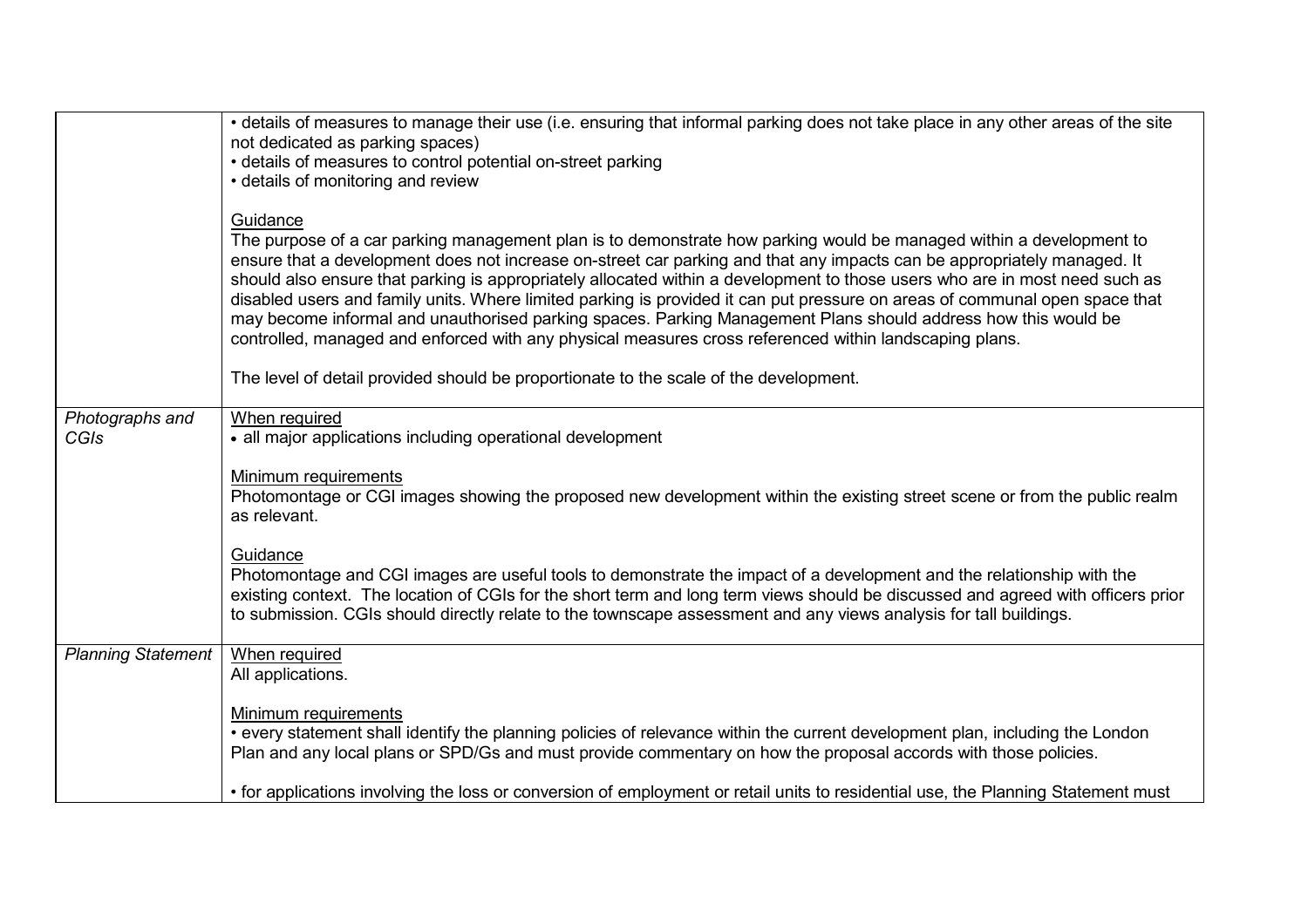|                                                    | provide:<br>- justification of the proposed loss, drawing on the Marketing Assessment also required                                                                                                                                                                                                                                                                                                                                                                                                                                                                                                                                                                                                                              |
|----------------------------------------------------|----------------------------------------------------------------------------------------------------------------------------------------------------------------------------------------------------------------------------------------------------------------------------------------------------------------------------------------------------------------------------------------------------------------------------------------------------------------------------------------------------------------------------------------------------------------------------------------------------------------------------------------------------------------------------------------------------------------------------------|
|                                                    | • for applications involving the loss or conversion of public houses, the Planning Statement must provide:<br>- justification of the proposed loss, drawing on the Marketing Assessment also required<br>- evidence that the premises have been offered to use or to hire at a reasonable charge to community or voluntary<br>organisations over a 12 month period<br>- an assessment of the needs of the community for community facilities to show that the existing or former public house is no<br>longer needed and that alternative provision is available in the area.                                                                                                                                                    |
|                                                    | • for applications proposing the demolition of a designated or undesignated heritage asset, on grounds of redundancy,<br>applicants will be required to:<br>- justify the proposed loss,, drawing on the Marketing Assessment also required                                                                                                                                                                                                                                                                                                                                                                                                                                                                                      |
|                                                    | Guidance<br>A planning statement identifies the context and need for a proposed development and includes an assessment of how the<br>proposed development accords with relevant national, regional and local planning policies. The level of detail should be<br>proportionate to the development proposal.<br>Submissions which just list the policies without providing the required commentary will not be considered as valid. Submissions<br>which do not address the current development plan will also not be considered as valid.<br>Where a Marketing Assessment is required, the Planning Statement should provide an overview of the exercise and<br>demonstrate the acceptability of the approach and proposed loss. |
| Planning<br><b>Obligations</b><br><b>Statement</b> | When required.<br>All applications.<br>Minimum requirements<br>The Council provides a standard Planning Obligations Statement, available on the Council's website:                                                                                                                                                                                                                                                                                                                                                                                                                                                                                                                                                               |
|                                                    | https://www.lewisham.gov.uk/myservices/planning/apply-for-planning-permission/Pages/Validation-requirements.aspx<br>This must be completed in full.<br>Guidance                                                                                                                                                                                                                                                                                                                                                                                                                                                                                                                                                                  |
|                                                    | The Council's standard form includes guidance notes to assist applicants.                                                                                                                                                                                                                                                                                                                                                                                                                                                                                                                                                                                                                                                        |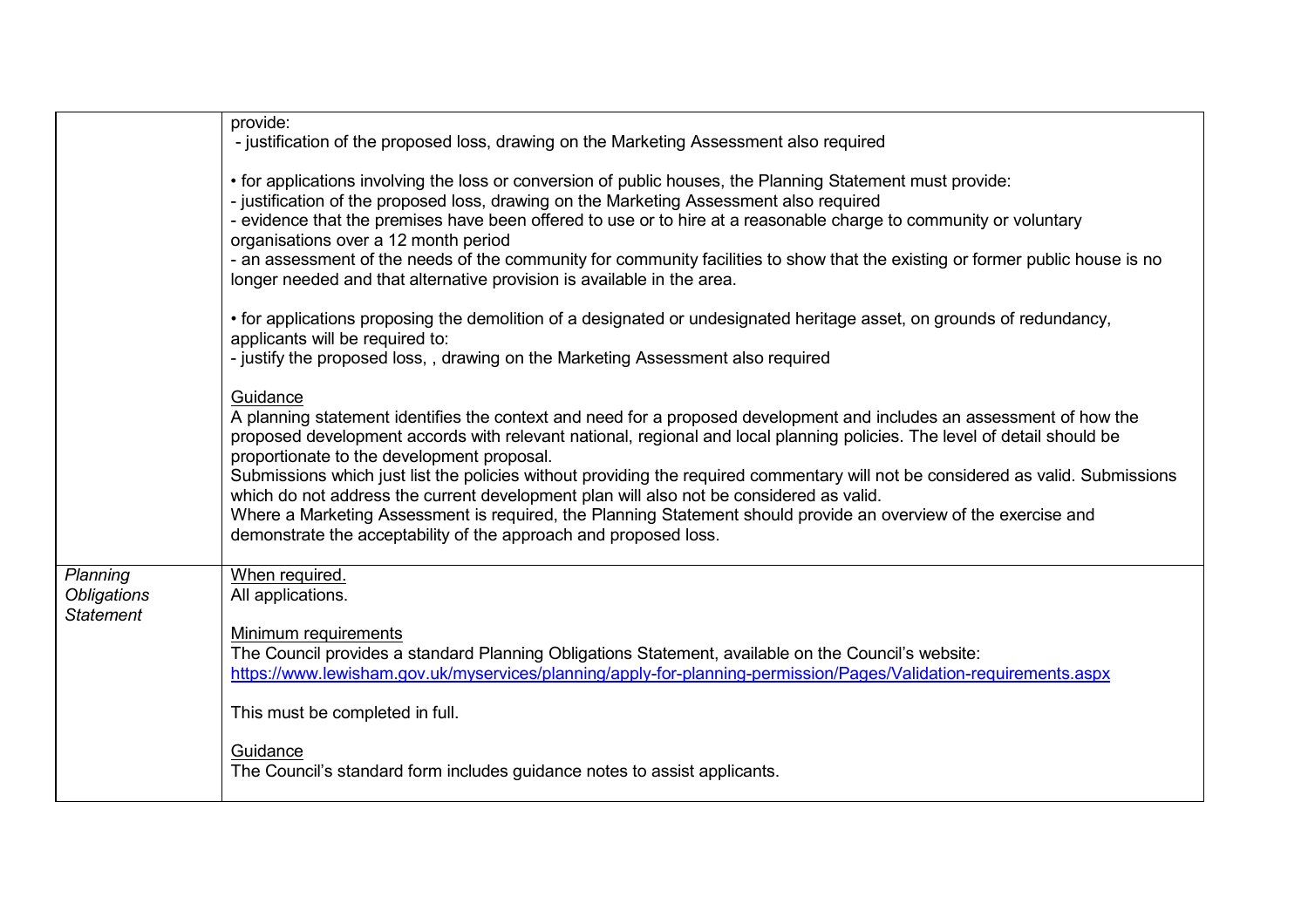|                           | Guidance on likely planning obligations can be found in the Council's Planning Obligations SPD.                                  |
|---------------------------|----------------------------------------------------------------------------------------------------------------------------------|
|                           | https://www.lewisham.gov.uk/myservices/planning/policy/LDF/SPDs/Documents/PlanningObligationsSPD2015.pdf                         |
|                           | Schemes proposing Planning Obligations are likely to require the submission of a Viability Assessment.                           |
|                           |                                                                                                                                  |
| Retail Impact             | When required                                                                                                                    |
| <b>Assessment</b>         | • all applications for retail of 1000sq.m and above on the edge or outside of the major and district centres (as defined in the  |
|                           | LDF Proposals Map).                                                                                                              |
|                           |                                                                                                                                  |
|                           | <b>Minimum Requirements</b>                                                                                                      |
|                           | An assessment of:                                                                                                                |
|                           | • the impact of the proposal on existing, committed and planned public and private investment in a centre or centres in the      |
|                           | catchment area of the proposal;                                                                                                  |
|                           | • the impact of the proposal on town centre vitality and viability, including local consumer choice and trade in the town centre |
|                           | and wider area, up to five years from the time the application is made.                                                          |
|                           | For major schemes where the full impact will not be realised in five years, the impact must also be assessed up to ten years     |
|                           | from the time the application is made.                                                                                           |
|                           |                                                                                                                                  |
|                           | Guidance                                                                                                                         |
|                           | Reference should be made to the Council's Retail Capacity Study 2009 and the Supplementary Report to Lewisham's Retail           |
|                           | Capacity Study 2009 (September 2010) available at https://www.lewisham.gov.uk/myservices/planning/policy/LDF/evidence-           |
|                           | base/Pages/LDFevidence-base-employment-and-retail.aspx                                                                           |
|                           |                                                                                                                                  |
| <b>River Impact Study</b> | When required                                                                                                                    |
|                           | Any proposal for a site adjoining or in close proximity to the River Ravensbourne, Pool, Thames and Quaggy (including            |
|                           | Deptford Creek)                                                                                                                  |
|                           |                                                                                                                                  |
|                           | Minimum requirements:                                                                                                            |
|                           | • show water features on location and site/block plans including rivers and culverts;                                            |
|                           | • provide a Daylight & Sunlight Assessment (see specific guidance for Daylight/Sunlight assessments)                             |
|                           | • demonstrate how the development has sought to enhance the use, enjoyment and setting of the river (including details of any    |
|                           | river restoration projects)                                                                                                      |
|                           | Sites which adjoin a River must also include plans showing proposed River enhancements, including in-channel enhancements        |
|                           | as appropriate                                                                                                                   |
|                           |                                                                                                                                  |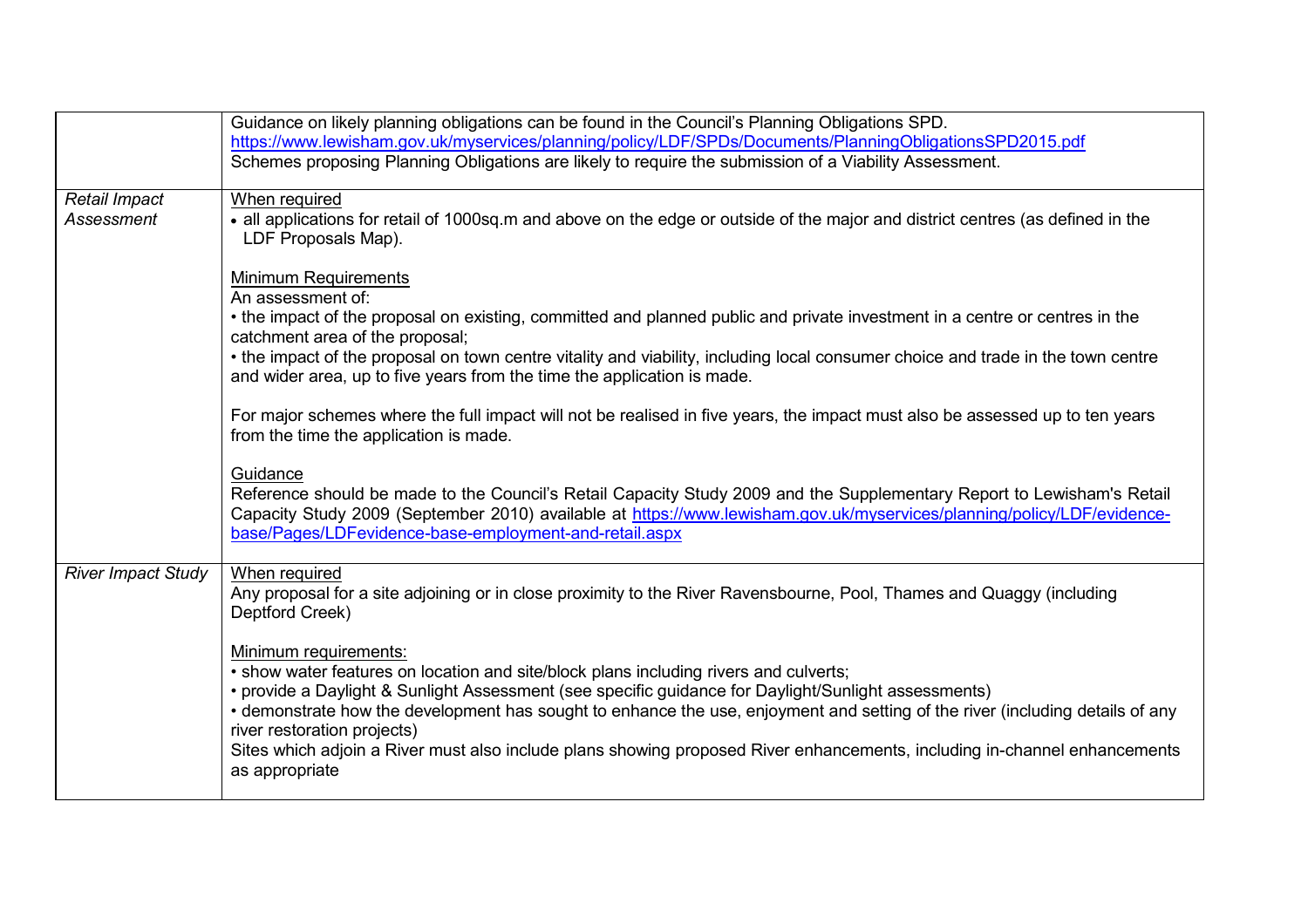|                         | Guidance<br>Any undue overshadowing of waterspace can be detrimental to ecology and the amenity value of waterspace and it is therefore<br>necessary to provide information demonstrating the likely impact of a development. A development can enhance the use,<br>enjoyment and setting of a River by integrating land and water, opening up access to, from and along the river, exploring the<br>added value and use of water space; and viewing the waterway, cycle paths and environs as part of the public realm to unlock<br>the economic, environmental and social benefits of the river.<br>Helpful guidance can be found in: The London Rivers Action Plan (2009), by The River Restoration Centre<br>http://www.therrc.co.uk/lrap/lplan.pdf<br>Ravensbourne River Corridor Improvement Plan SPD(2015)<br>https://www.lewisham.gov.uk/myservices/planning/policy/LDF/SPDs/Documents/River%20Corridor%20Improvement%20Plan.p<br>df |
|-------------------------|----------------------------------------------------------------------------------------------------------------------------------------------------------------------------------------------------------------------------------------------------------------------------------------------------------------------------------------------------------------------------------------------------------------------------------------------------------------------------------------------------------------------------------------------------------------------------------------------------------------------------------------------------------------------------------------------------------------------------------------------------------------------------------------------------------------------------------------------------------------------------------------------------------------------------------------------|
| Site waste              | When required<br>Developments where substantial demolition, excavation and/or site clearance is necessary                                                                                                                                                                                                                                                                                                                                                                                                                                                                                                                                                                                                                                                                                                                                                                                                                                    |
| management plan         |                                                                                                                                                                                                                                                                                                                                                                                                                                                                                                                                                                                                                                                                                                                                                                                                                                                                                                                                              |
|                         | Minimum requirements<br>The identification of the volume and type of material to be demolished and/or excavated, the identification of opportunities for<br>the reuse and recovery of materials; and a demonstration of how off-site disposal of waste will be minimised and managed.                                                                                                                                                                                                                                                                                                                                                                                                                                                                                                                                                                                                                                                        |
|                         | Guidance<br>The purpose of this document is to address issues of waste during construction. For waste collection once a development is<br>complete and occupied, please see the Delivery and Servicing Plan requirement.                                                                                                                                                                                                                                                                                                                                                                                                                                                                                                                                                                                                                                                                                                                     |
| Statement of            | <b>When Required</b>                                                                                                                                                                                                                                                                                                                                                                                                                                                                                                                                                                                                                                                                                                                                                                                                                                                                                                                         |
| Community<br>Engagement | All applications.                                                                                                                                                                                                                                                                                                                                                                                                                                                                                                                                                                                                                                                                                                                                                                                                                                                                                                                            |
|                         | Minimum requirements<br>The statement shall demonstrate how:                                                                                                                                                                                                                                                                                                                                                                                                                                                                                                                                                                                                                                                                                                                                                                                                                                                                                 |
|                         | • the applicant has complied with the requirements for pre-application consultation set out in Lewisham's adopted                                                                                                                                                                                                                                                                                                                                                                                                                                                                                                                                                                                                                                                                                                                                                                                                                            |
|                         | <b>Statement of Community Involvement</b>                                                                                                                                                                                                                                                                                                                                                                                                                                                                                                                                                                                                                                                                                                                                                                                                                                                                                                    |
|                         | the views of the local community have been sought and taken into account in the formulation of development proposals.                                                                                                                                                                                                                                                                                                                                                                                                                                                                                                                                                                                                                                                                                                                                                                                                                        |
|                         | Guidance                                                                                                                                                                                                                                                                                                                                                                                                                                                                                                                                                                                                                                                                                                                                                                                                                                                                                                                                     |
|                         | Applicants should engage with officers about the form of consultation and, as appropriate, discuss the involvement of the local                                                                                                                                                                                                                                                                                                                                                                                                                                                                                                                                                                                                                                                                                                                                                                                                              |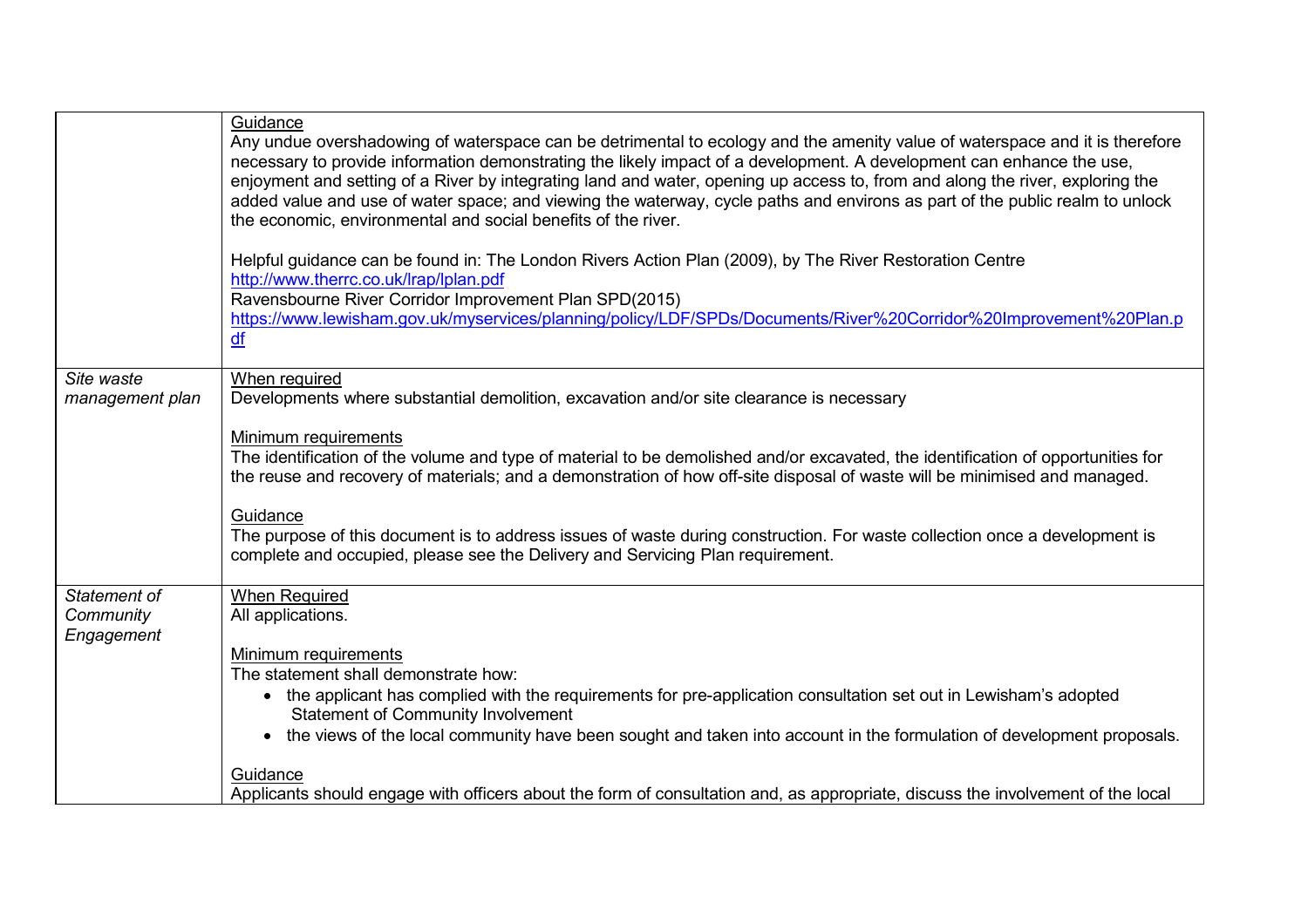|                                                                     | planning authority. The Statement of Community Engagement may form part of the Design and Access Statement. All<br>Statements must state how consultation has informed the development proposals in order to be considered valid.                                                                                                                                                                                                                                                                                                                                                                                                                       |
|---------------------------------------------------------------------|---------------------------------------------------------------------------------------------------------------------------------------------------------------------------------------------------------------------------------------------------------------------------------------------------------------------------------------------------------------------------------------------------------------------------------------------------------------------------------------------------------------------------------------------------------------------------------------------------------------------------------------------------------|
| <b>Structural Survey</b>                                            | When required<br>• All applications involving substantial works where the retained structure is changing significantly, the proposal includes a<br>basement or the development is affecting the foundations.<br>• All applications involving the proposed demolition of an undesignated heritage asset or other structure where there is a policy<br>against demolition in the Development Plan.                                                                                                                                                                                                                                                        |
|                                                                     | Minimum requirements<br>The survey shall:<br>• describe, explain and illustrate the current condition of the property,<br>• the structural problems,<br>• the options for and cost of repair of the building,<br>• a methodology for undertaking the proposed demolition works.<br>The survey shall be prepared by a suitably qualified conservation professional.                                                                                                                                                                                                                                                                                      |
|                                                                     | Guidance<br>Where substantial structural alterations to a heritage asset are proposed, an application will need to demonstrate that the<br>alterations proposed can be carried out without unacceptable risk to the integrity and significance of the asset or result in the<br>unacceptable loss of historic fabric. These requirements may also apply to alterations that appear uncontroversial but have the<br>potential to compromise the structural integrity of the building and lead to substantial harm if not properly executed, for<br>example, the introduction of basements. Advice should be sought from the Council's Conservation Team. |
| Sustainability<br>Statement and<br><b>BREEAM Pre-</b><br>assessment | When required<br>All applications.<br>Minimum requirements                                                                                                                                                                                                                                                                                                                                                                                                                                                                                                                                                                                              |
|                                                                     | For all new build residential development:<br>• evidence demonstrating how the proposed development will, both pre & post construction address energy and water<br>consumption, reduce transport impacts, reduce waste generation and increase reuse and recycling, make use of sustainably<br>sourced materials and promoting and protecting biodiversity and green infrastructure<br>• evidence demonstrating how the proposed building will reduce the CO2 emissions of the entire scheme                                                                                                                                                            |
|                                                                     | For all applications proposing the conversion of existing buildings to residential use:                                                                                                                                                                                                                                                                                                                                                                                                                                                                                                                                                                 |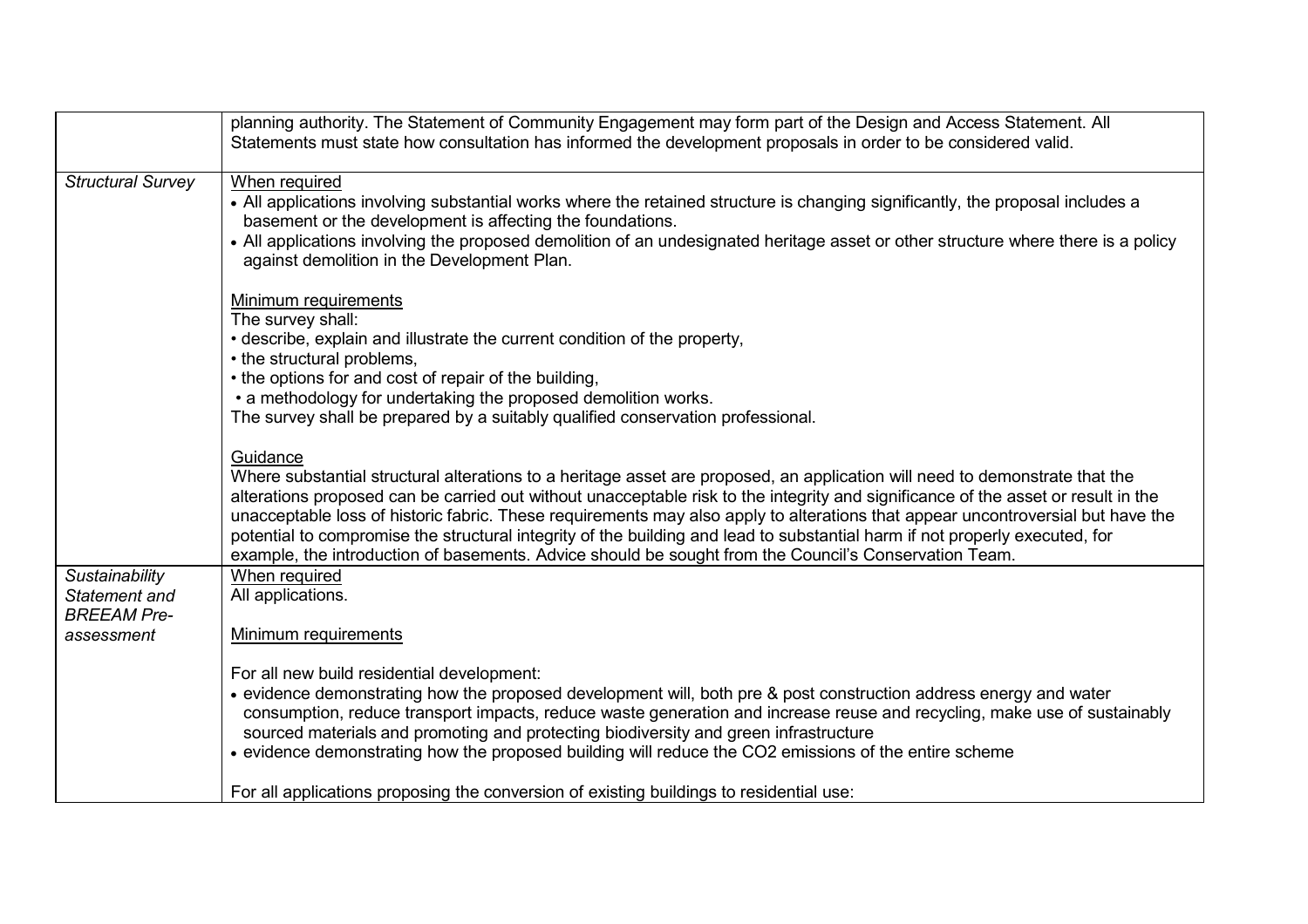|                                                              | • a statement demonstrating energy efficiency measures and details of how these will be delivered as far as practically possible<br>within the scale of the development proposed.<br>• BREEAM Refurbishment Pre-assessment                                                                                                                                                                                                                                                                                                                                                                |
|--------------------------------------------------------------|-------------------------------------------------------------------------------------------------------------------------------------------------------------------------------------------------------------------------------------------------------------------------------------------------------------------------------------------------------------------------------------------------------------------------------------------------------------------------------------------------------------------------------------------------------------------------------------------|
|                                                              | For all applications proposing new buildings and extensions of existing buildings for non-residential use:<br>• evidence demonstrating how the proposed development will, both pre & post construction address energy and water<br>consumption, reduce transport impacts, reduce waste generation and increase reuse and recycling, make use of sustainably<br>sourced materials and promoting and protecting biodiversity and green infrastructure<br>• BREEAM pre-assessment.                                                                                                           |
|                                                              | Guidance<br>The purpose of a Sustainability Statement is to demonstrate how a development has been designed to improve the<br>environmental performance and efficiency of a building, at the construction and operational phase. The need for this type of<br>assessment is outlined in London Plan Policies 5.2 and 5.3, Core Strategy Policy 8 and DM policy 22.                                                                                                                                                                                                                        |
|                                                              | The BREEAM Pre-assessment for conversions and non-residential development needs to set out how the development will<br>achieve the required rating (a minimum of 'Excellent' for BREEAM or any future national equivalent).<br>Refurbishment projects for domestic and non-domestic buildings have to undertake the formal assessments of BREEAM's<br>Refurbishment that provide a rating of Pass to Outstanding that meets best environmental practice by saving carbon, water and<br>waste, being adaptable to climate change and providing a healthy indoor environment for occupants. |
|                                                              | Further advice can be found on the BREEAM website at https://www.breeam.com/                                                                                                                                                                                                                                                                                                                                                                                                                                                                                                              |
| Transport<br>Assessment (see<br>also Transport<br>Statement) | When required<br>• any application for over 50 residential units<br>• all applications for commercial development (including retail) of over 1000 sq.m<br>• all applications for schools and nurseries, hospitals, places of worship and others where the proposed development would<br>have significant transport implications.                                                                                                                                                                                                                                                          |
|                                                              | Minimum requirements<br>The following headlines represent the required content of a Transport Assessment: 1. Baseline Conditions (including the PTAL<br>of the site) 2. Trip Generation, Distribution & Modal Share, 3. Impacts – Road Network (including loading), 4. Impacts – Cycle<br>and Pedestrian Routes. 5. Impacts - Parking, 6. Impacts - Public Transport Network, 7. Mitigation & Planning obligations, 8.<br>Travel Plan (see separate guidance)                                                                                                                             |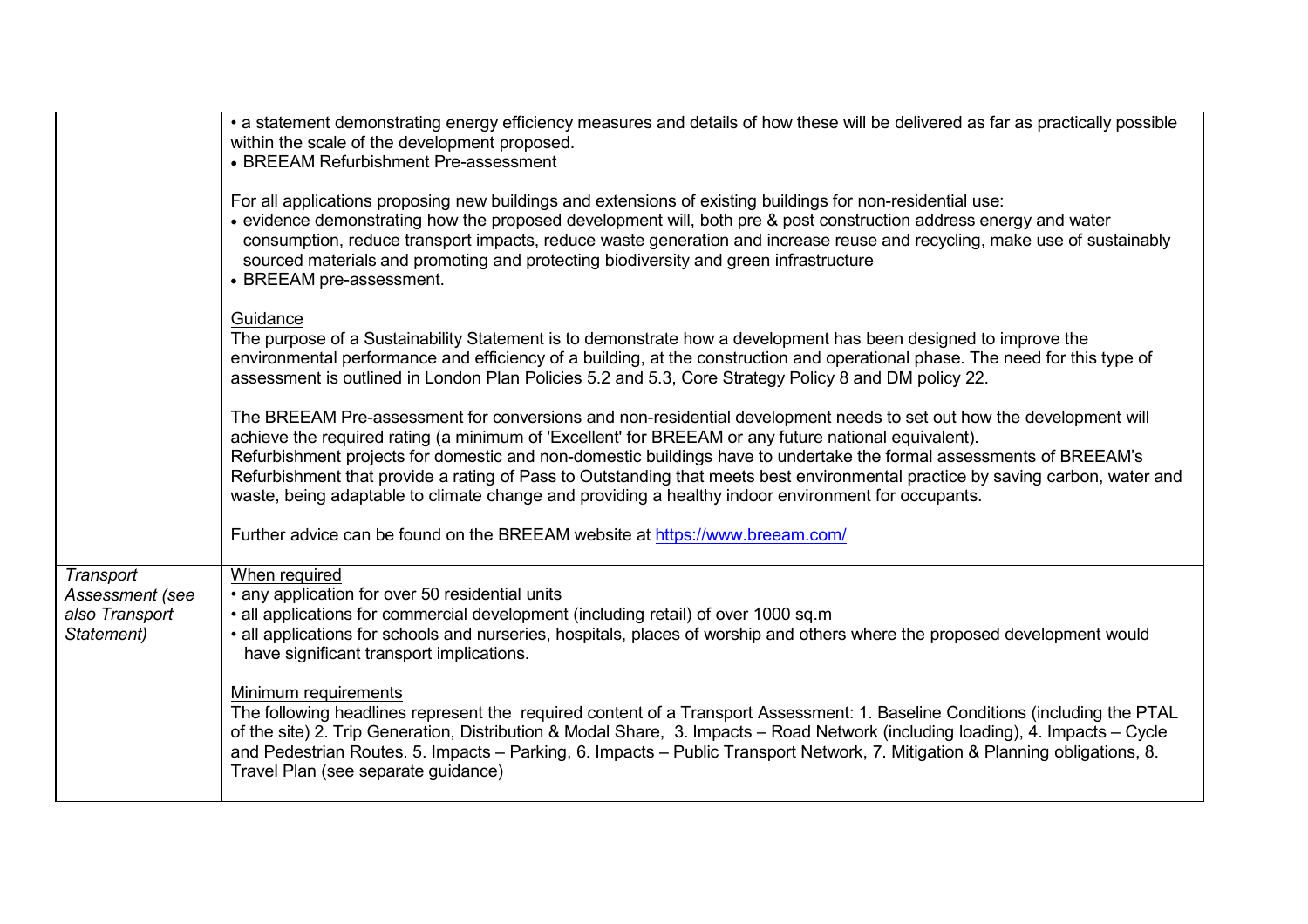|                                                              | A parking survey may be required in support of Transport Assessments, depending on the parking stress in the site's area. You<br>are advised to speak to Highways officers at an early stage to establish the scope of the document required and to determine<br>whether other studies might also be necessary dependent on your site.<br>You are advised to speak to Highways officers at an early stage to establish the scope of the document required and to<br>determine whether other studies might also be necessary dependent on your site.<br>Guidance<br>The TA should give details of the impacts on traffic movement and highway safety and assess how alternative modes of<br>transport could be accessed along with proposing measures to improve access by public transport, walking and cycling, to<br>reduce the need for parking associated with the proposal, and to mitigate transport impacts.                                                                                     |
|--------------------------------------------------------------|---------------------------------------------------------------------------------------------------------------------------------------------------------------------------------------------------------------------------------------------------------------------------------------------------------------------------------------------------------------------------------------------------------------------------------------------------------------------------------------------------------------------------------------------------------------------------------------------------------------------------------------------------------------------------------------------------------------------------------------------------------------------------------------------------------------------------------------------------------------------------------------------------------------------------------------------------------------------------------------------------------|
| Transport<br>Statement (see<br>also Transport<br>Assessment) | When required<br>All applications proposing residential development of 10-50 units.<br>Minimum requirements<br>• the PTAL of the site<br>• the expected Trip Generation<br>• details of access to public transport and any other sustainable modes of transport in the area<br>• expected impact on parking<br>A parking survey may be required in support of Transport Statements, depending on the parking stress in the area. You are<br>advised to speak to Highways officers at an early stage to establish the scope of the document required and to determine<br>whether other studies might also be necessary dependent on your site.<br>Guidance<br>Transport statements are intended to identify the likely impacts of those schemes which may not be of a scale to warrant a full<br>Transport Assessment. These are intended to be used to understand the likely impacts from a development on an area and any<br>increase in traffic, public transport use and local parking availability. |
| <b>Travel Plan</b>                                           | When required<br>All applications.<br>Minimum requirements<br>For residential development: - a full travel plan                                                                                                                                                                                                                                                                                                                                                                                                                                                                                                                                                                                                                                                                                                                                                                                                                                                                                         |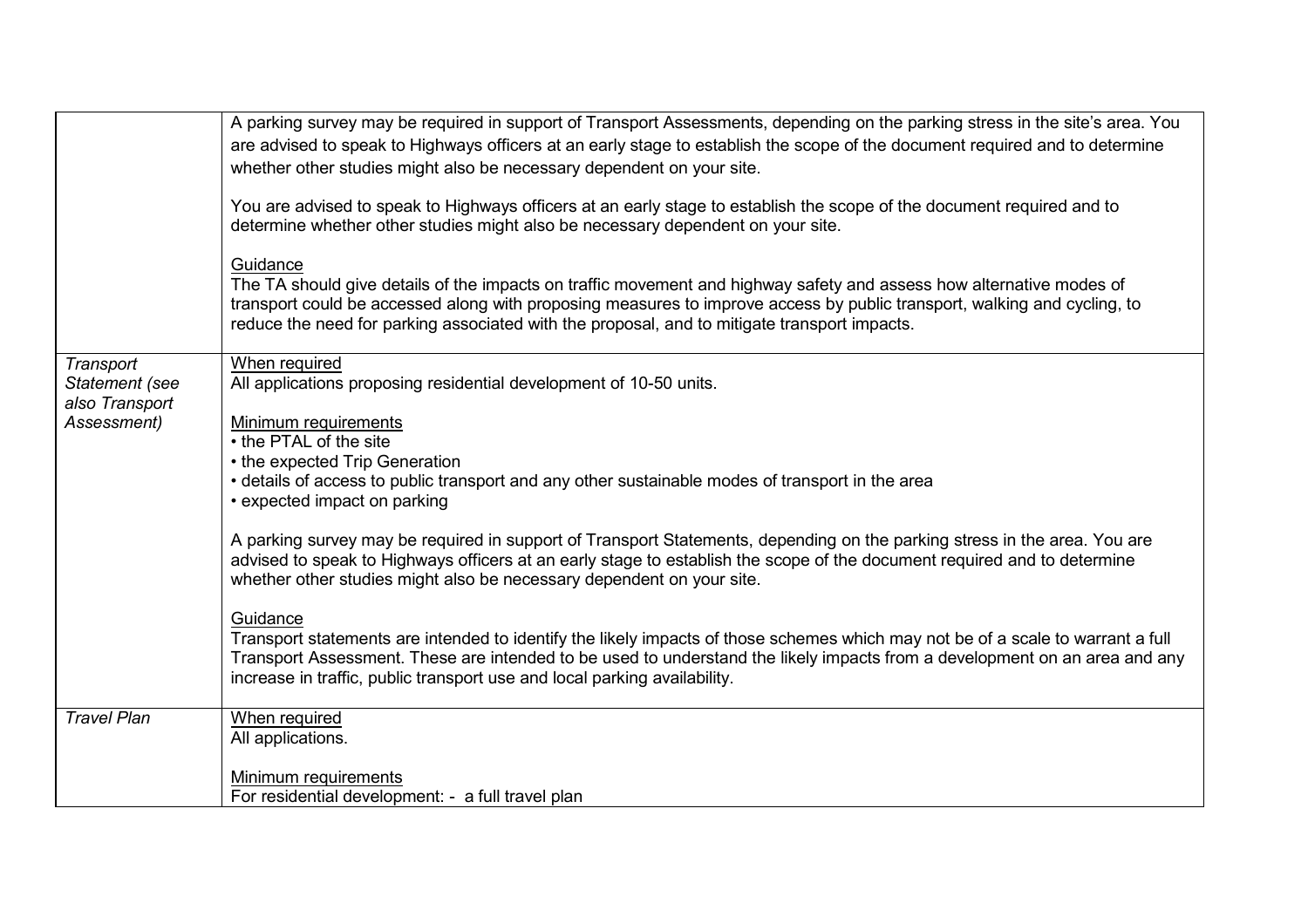|                                              | For non-residential schemes or the non-residential element of a mixed used scheme - a framework travel plan including a<br>commitment to travel plan development by individual occupiers on the site                                                                                                                                                                                                                                                                                                                                                                                                                                                                                                                                                                                                                                                                                                                                                                              |
|----------------------------------------------|-----------------------------------------------------------------------------------------------------------------------------------------------------------------------------------------------------------------------------------------------------------------------------------------------------------------------------------------------------------------------------------------------------------------------------------------------------------------------------------------------------------------------------------------------------------------------------------------------------------------------------------------------------------------------------------------------------------------------------------------------------------------------------------------------------------------------------------------------------------------------------------------------------------------------------------------------------------------------------------|
|                                              | Guidance<br>Travel Plans are an important tool to support shifts away from car usage and towards more sustainable forms of transport,<br>including walking and cycling. Guidance can be found at:<br>https://tfl.gov.uk/info-for/urban-planning-and-construction/travel-plans                                                                                                                                                                                                                                                                                                                                                                                                                                                                                                                                                                                                                                                                                                     |
| Tree<br>survey/Arboricultur<br>al Assessment | When required<br>All applications where there are trees within the application site, or on land adjacent that would influence or be affected by the<br>development (including street trees)                                                                                                                                                                                                                                                                                                                                                                                                                                                                                                                                                                                                                                                                                                                                                                                       |
|                                              | Minimum requirements:<br>A tree survey will require information prepared by a qualified arboriculturist and shall include the following:<br>• details of the existing species, spread, roots and position of trees<br>• details of any trees that will be felled as part of the proposed development<br>• details of trees that will be affected by the proposed development (including those located on adjacent sites) and what<br>measures will be taken to protect them during construction and<br>. plans and documents outlined in accordance with the British Standards 5837 (2012) including, a tree survey, a tree<br>constraints plan, an Arboricultural Implications Assessment and an Arboricultural Method Statement including a Tree Protection<br>Plan.                                                                                                                                                                                                            |
|                                              | An Arboricultural Implications Assessment will need to:<br>• consider the tree/building relationships that will be produced at the end of the project.<br>. identify issues that will be faced during demolition of the existing buildings and construction of the new ones.<br>· identify where tree protection measures are needed and what operations are likely to pose threats to retained trees, including<br>any special foundations or methods of work that may be needed if structures are proposed within tree root protection areas,<br>where materials will be stored and where worker facilities will be located.<br>. show clearly all the trees to be retained and those to be felled.<br>• show where all tree protective fencing is to be erected and all ground protection where important tree roots are at risk of<br>damage.<br>. Show any areas of landscaping that can be identified, where practicable, be protected by fencing to avoid soil compaction. |
|                                              | The report should be undertaken by a competent person, in line with BS5837.                                                                                                                                                                                                                                                                                                                                                                                                                                                                                                                                                                                                                                                                                                                                                                                                                                                                                                       |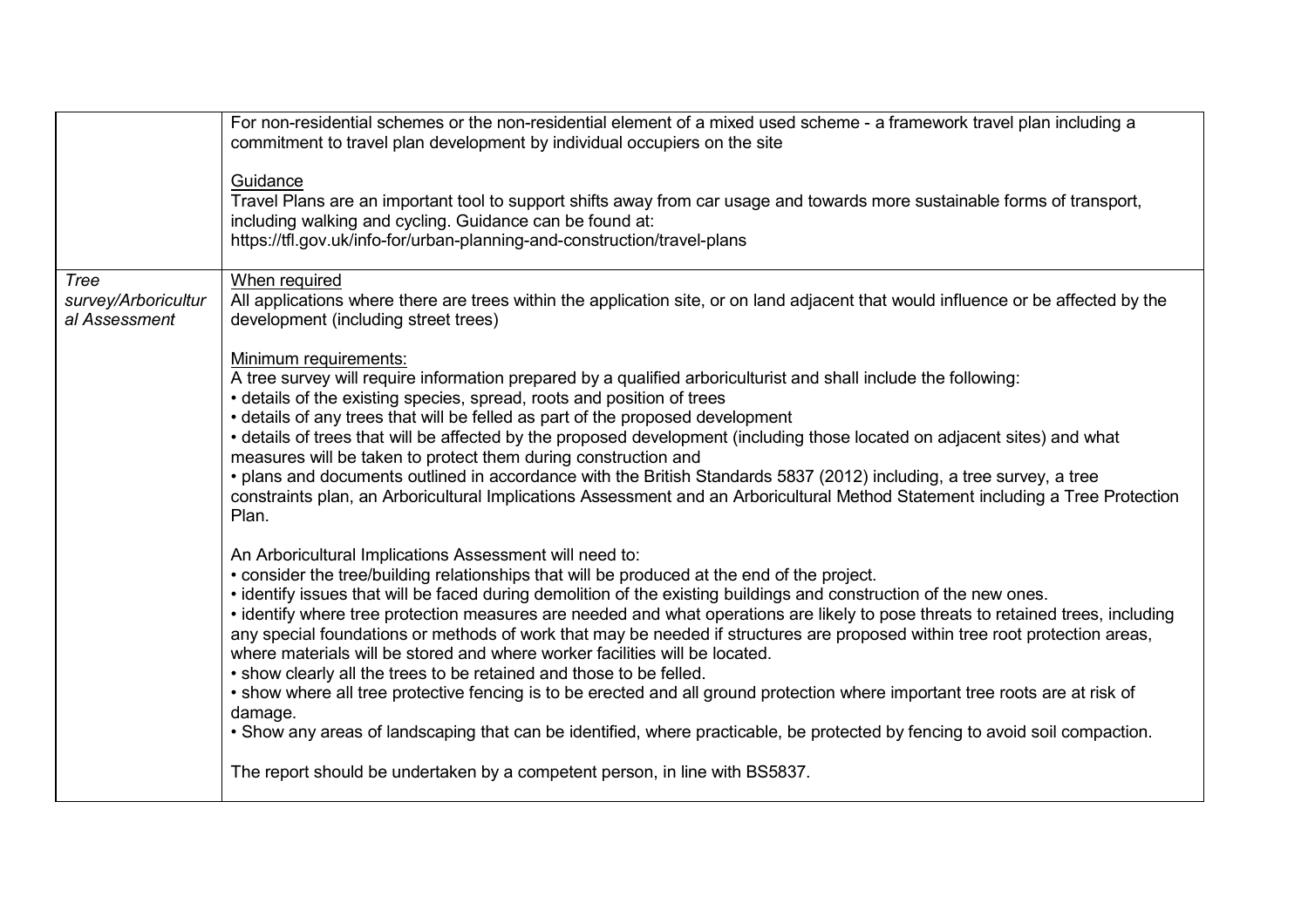| Ventilation/Extracti<br>on Statement (see<br>also Noise and<br>Vibration | When required<br>Any proposal for operational development or change of use of premises to provide floorspace in Use Classes A3, A4, A5 or B2<br>that require ventilation or extraction                                                                                                                                                                                                                                                                                                                                                                                                                                                                                                      |
|--------------------------------------------------------------------------|---------------------------------------------------------------------------------------------------------------------------------------------------------------------------------------------------------------------------------------------------------------------------------------------------------------------------------------------------------------------------------------------------------------------------------------------------------------------------------------------------------------------------------------------------------------------------------------------------------------------------------------------------------------------------------------------|
| Assessment)                                                              | Minimum requirements<br>. plans to scale showing the position and design of ventilation and extraction equipment.<br>• full manufacturers details of the equipment proposed including odour abatement techniques<br>• a Noise and Vibration Assessment (see Noise and Vibration Assessment requirements).                                                                                                                                                                                                                                                                                                                                                                                   |
|                                                                          | Guidance<br>Where a flue is necessary to support the use of a premises, its location of such flues need to be carefully considered at an early<br>stage to ensure that it is are capable of being provided in a manner that would not have an adverse impact visually, on<br>occupiers of neighbouring properties.                                                                                                                                                                                                                                                                                                                                                                          |
| Viability<br>Assessment (see<br>also Marketing<br>Assessment)            | When required:<br>• any application proposing residential units, unless qualifying for the 'Fast Track' approach set out in the Mayor's<br>Affordable Housing and Viability SPG (2017)<br>any application where the deliverability of the scheme as designed needs to be understood<br>$\bullet$<br>any application proposing a reduction in existing housing numbers on the site<br>$\bullet$<br>any application proposing the loss of a public house (including a change of use)<br>any application proposing the demolition of or substantial harm to a designated or undesignated heritage asset<br>any application where the viability of the existing use is a material consideration |
|                                                                          | Minimum requirements<br>The viability assessment must be accompanied by a solicitor's undertaking to meet the Council's costs in having the<br>assessment independently reviewed. In addition, you will need to submit a statutory declaration with your viability assessment<br>confirming that the inputs, assessment and overall conclusion are a true and fair representation and are not altered in any way<br>to influence the viability position.                                                                                                                                                                                                                                    |
|                                                                          | The statutory declaration will be used to verify the information provided as part of the planning process. It should confirm that:                                                                                                                                                                                                                                                                                                                                                                                                                                                                                                                                                          |
|                                                                          | the assessment submitted to the Council is a true and fair reflection of the viability of the proposed development, and that costs and<br>$\bullet$<br>values in the assessment are consistent with current costs and values within (or used as a starting point for) viability assessments<br>that have been undertaken for internal or financial purposes                                                                                                                                                                                                                                                                                                                                 |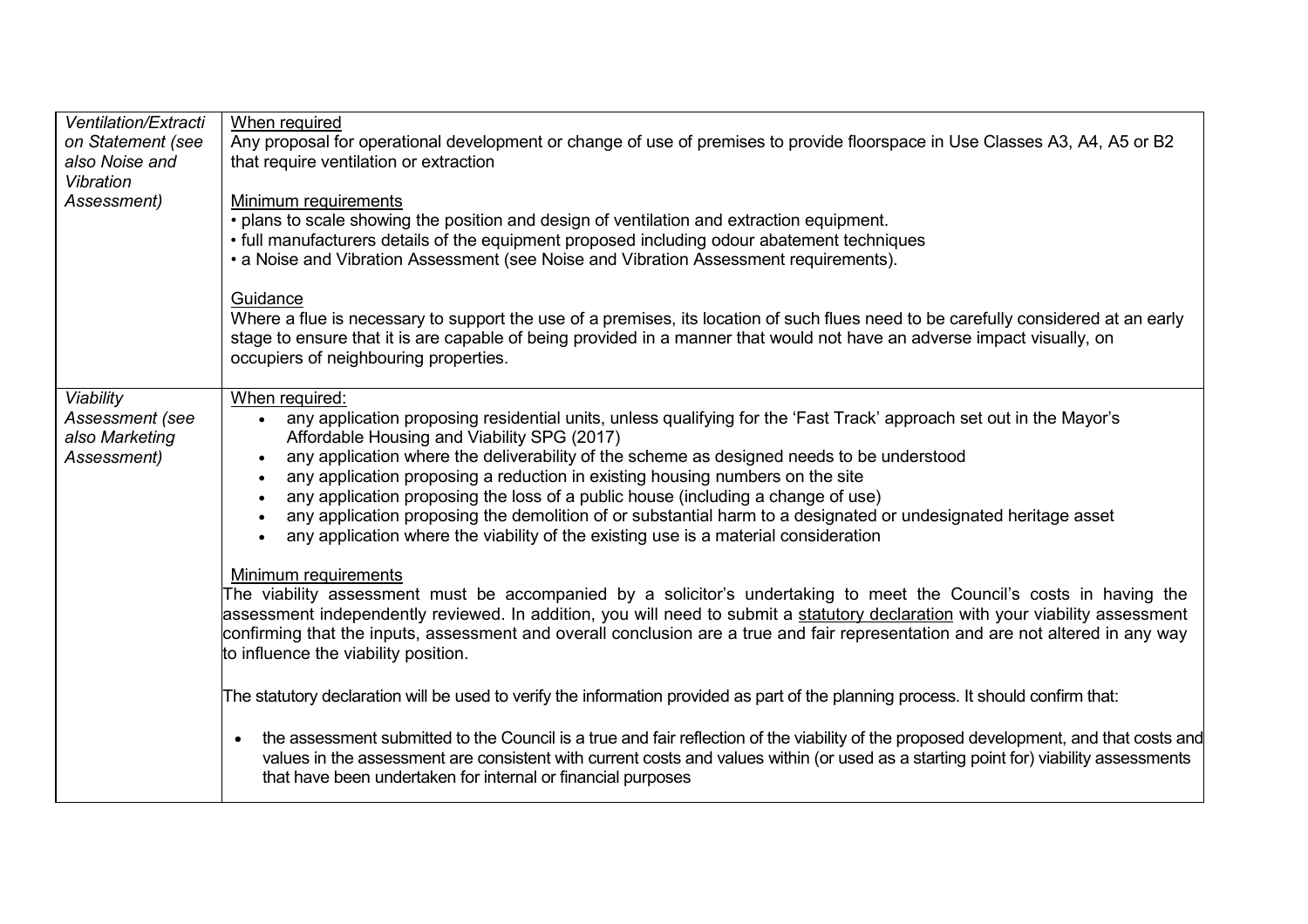- the company undertaking the assessment has not been instructed on the basis of performance-related pay, or is incentivised in any other way according to the outcome of the viability process and the level of planning obligations that the applicant is required to provide
- the proposed level of obligations is the maximum that can be provided and that the scheme is deliverable with this level of provision – the applicant must clearly demonstrate this with reference to viability evidence.

#### In addition:

 A statutory declaration by a director of the applicant company and by finance providers may be required, which verifies that they consider the scheme as proposed to be deliverable, based on the information provided to the Council.

#### *New residential development*

Viability information should be set out using Argus software (or other software as agreed with the Council in writing prior to submission) and include a scheme layout plan, a Land Registry plan with a Statement of Ownership and also an explanation of the conditions of purchase and build (where applicable). The Statement should specifically refer to the Council's Planning Obligations SPD and, where relevant, the Mayor's Affordable Housing and Viability SPG (2017) and must be linked to the required Planning Obligations Statement ands Affordable Housing Statement. The applicant should provide an EUV for the site with justification for this value, i.e. a valuation report, together with evidence to justify any premium adopted.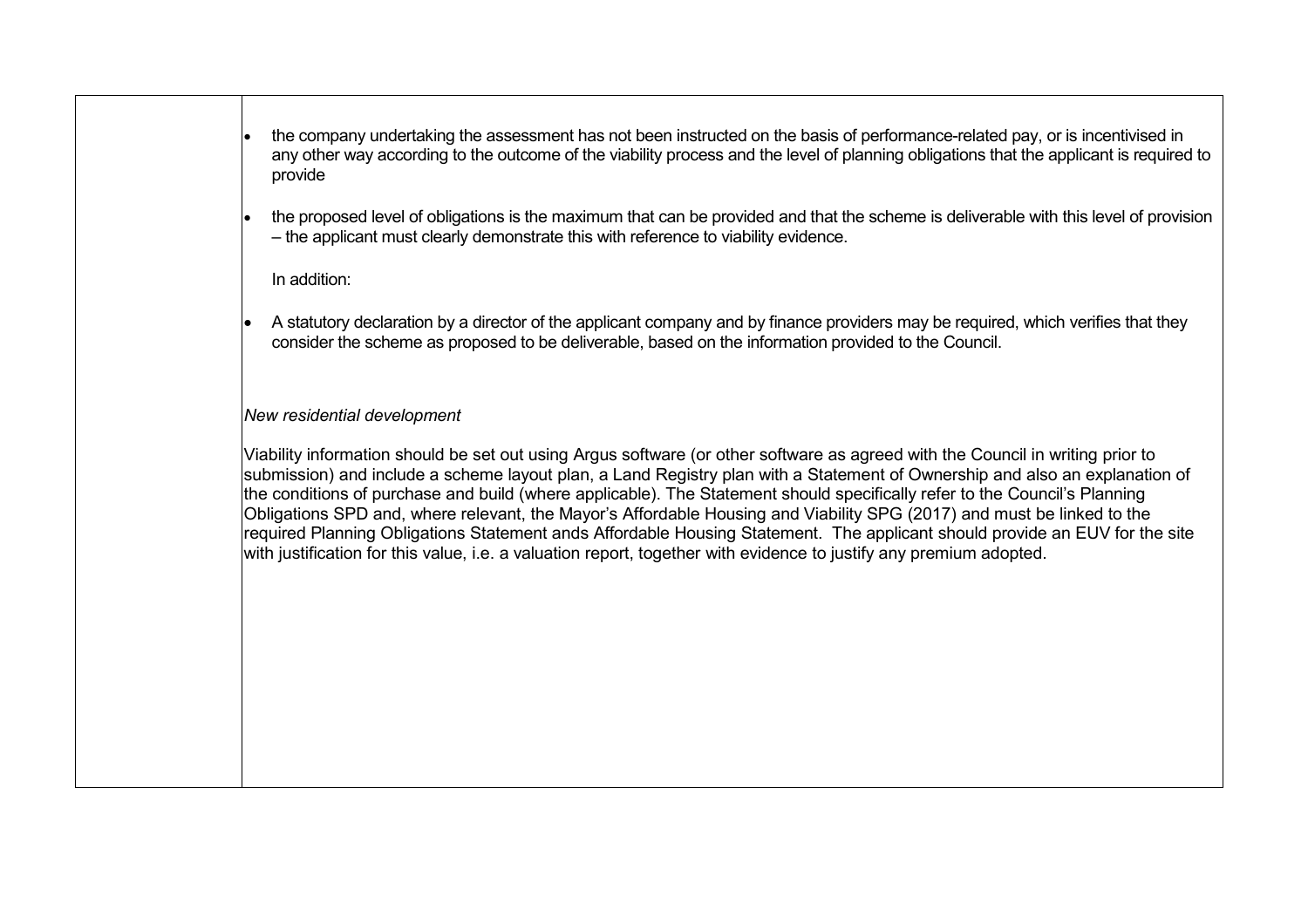| The assumptions for the following matters will need to be detailed:<br>planning policy<br>site area                                                                            |
|--------------------------------------------------------------------------------------------------------------------------------------------------------------------------------|
| proposed specification and build costs                                                                                                                                         |
| • residential values (including comparables)                                                                                                                                   |
| any value attributed to ground rents<br>$\bullet$                                                                                                                              |
| use classes (no. of units, no. of habitable rooms, floorspace)                                                                                                                 |
| size of units<br>$\bullet$                                                                                                                                                     |
| density (by unit and habitable rooms)                                                                                                                                          |
| percentage of affordable housing (setting out allowances for Vacant Building Credit, if applicable)                                                                            |
| affordable housing mix                                                                                                                                                         |
| fees / overheads / marketing costs                                                                                                                                             |
| development return<br>$\bullet$                                                                                                                                                |
| planning obligations (including previous correspondence)                                                                                                                       |
| itemised schedule of S106 contributions and anticipated cost                                                                                                                   |
| amount of and calculation of any Mayoral or borough Community Infrastructure Levy (CIL) (setting out allowances for<br>Affordable Housing, if applicable)                      |
| capital contributions (grant etc.)<br>$\bullet$                                                                                                                                |
| • description of users and end users                                                                                                                                           |
| details of offers made by RPs (including timing of payments) or of the terms of marketing and the procurement process<br>timing of cost and income inputs                      |
| build and sale programme (including pre-build, construction, and marketing and sales/ lettings periods)<br>commercial yields /rents (including comparables) and any incentives |
| The full working viability model and/or all the assumptions and calculations included in the modelling must be submitted<br>alongside the viability assessment.                |
| The viability assessment should include an executive summary which outlines the key conclusions being drawn from the<br>appraisal for the lay reader.                          |
| Loss of existing housing stock                                                                                                                                                 |
| Where a viability assessment is being prepared to justify the loss of existing housing stock on a site resulting in a reduction in                                             |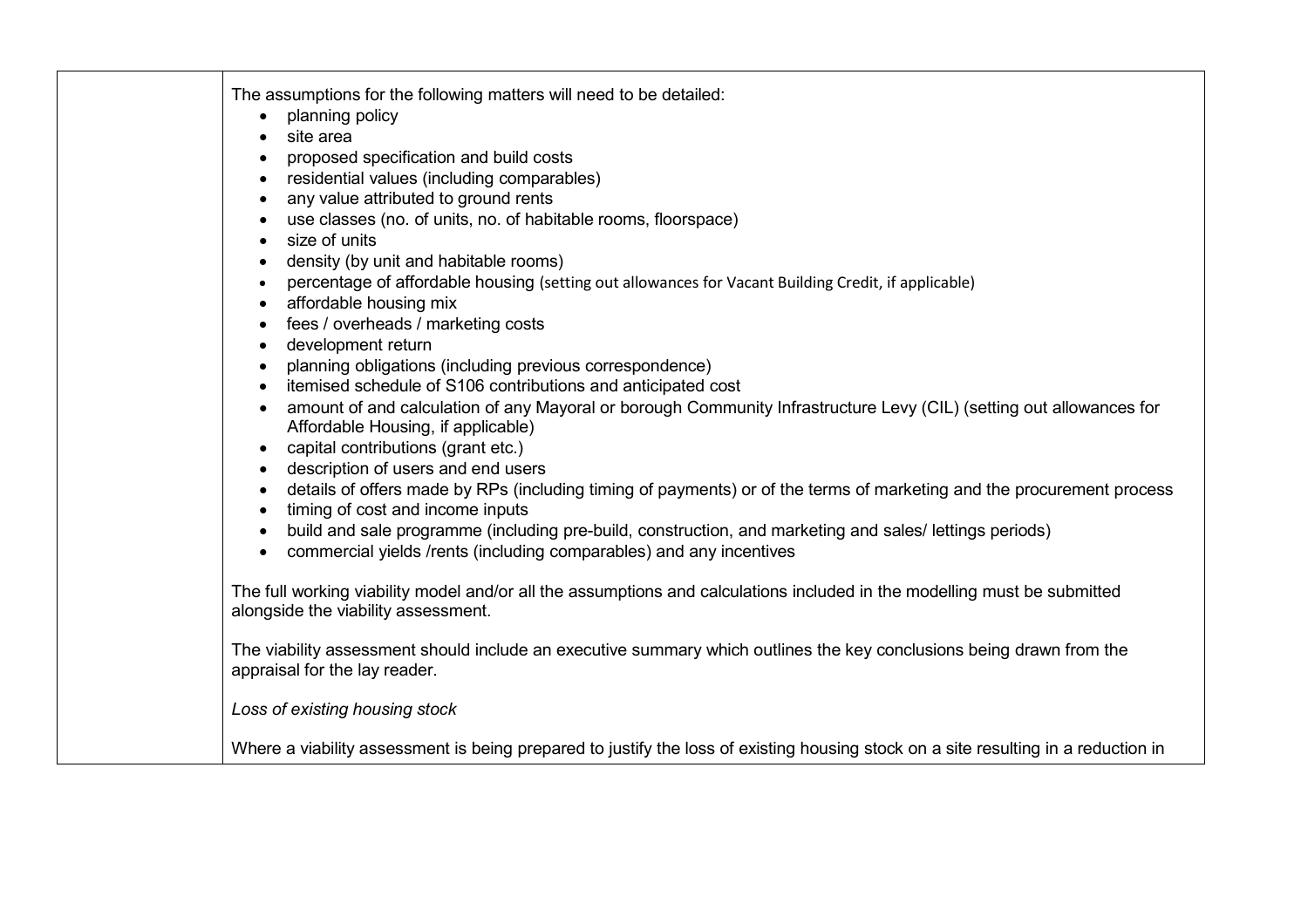housing numbers, the viability assessment will also need to assess the cost of refurbishment/rehabilitation to a habitable level.

#### *Heritage assets*

Where a viability assessment is being prepared to justify the demolition of or substantial harm to a designated or undesignated heritage asset, the following details will be required:

- valuation of the existing building and site
- a full survey identifying the repairs required
- development costs including a costed schedule of repairs
- an estimate of the value of the repaired property, including potential yields
- evidence that the property has been marketed for a reasonable period at a price reflecting its condition

### *Loss/change of use of public house*

Where a viability assessment is being prepared to justify the loss of a public house, as a minimum, the following details will be needed:

• evidence in the form of at least the last three trading years of audited accounts.

• details of the efforts that have been made to preserve the public house (including all diversification options explored) and evidence supplied to illustrate that it would not be economically viable to retain the building or site for its existing use.

• details should also be provided of any changes to the public house in the period that corresponds with the trading information plus 1 year beforehand (so 4 years in total) that may have impacted on the business.

• evidence that demonstrates that the public house has been operated positively i.e. that it has not been run poorly in order to smooth the way for redevelopment.

• any ancillary use associated with a public house, such as accommodation for staff or otherwise, will need to be assessed as part of the viability report.

## **Guidance**

Viability assessments are used to establish the maximum amount of affordable housing that can be delivered on site, establish whether the loss of certain uses is justified from a viability perspective and also establish a build cost so that officers can assess whether a proposal is capable of being delivered as designed. The details of build cost within the assessment should be cross referenced to the proposed materials specified within the submission. The Council's Planning Obligations SPD and the Mayor's Affordable Housing and Viability SPG (2017) should be referred to for further advice on the required content.

For a public house, accounts showing that demonstrate to the Council's satisfaction that the public house is no longer economically viable, including the length of time the public house has been vacant, evidenced by the applicant of active and